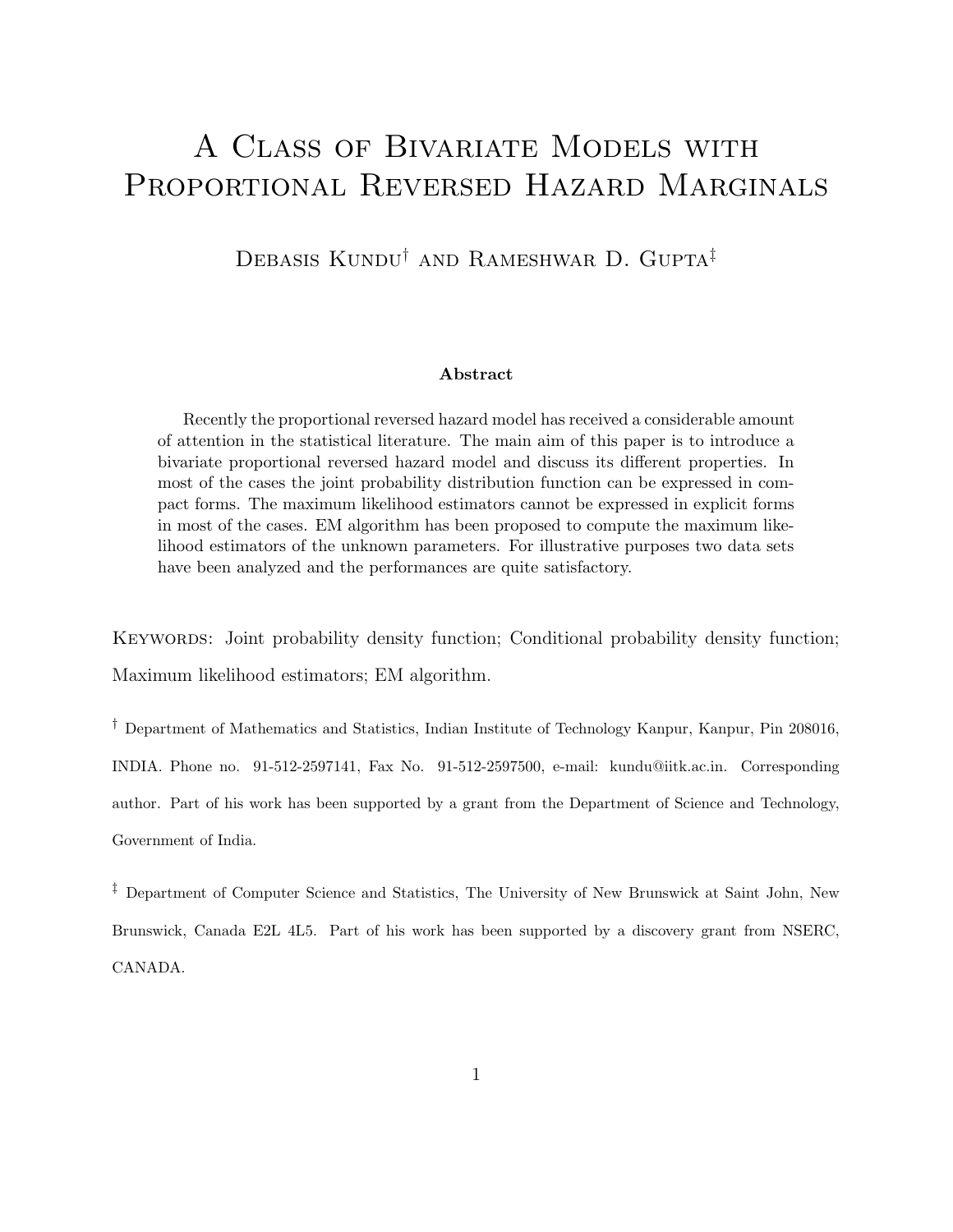### 1 INTRODUCTION

The hazard rate has been introduced for quite sometime in the statistical literature. The concept of reversed hazard rate is relatively new. The reversed hazard function of a positive random variable can be defined as follows. Suppose  $X$  is an absolute continuous positive random variable with the probability density function (p.d.f.) and cumulative distribution function (d.f.) as  $g(\cdot)$  and  $G(\cdot)$  respectively. Then the reversed hazard rate at the time point t is defined as

$$
r(t) = \frac{g(t)}{G(t)}; \qquad t \ge 0.
$$
\n<sup>(1)</sup>

Among different areas, the reversed hazard function has been used quite extensively in forensic studies and some related areas, see for example Block, Savits and Singh (1998), Crescenzo (2000), Gupta and Nanda (2001), Nanda and Gupta (2001), Chandra and Roy (2001), Gupta, Gupta and Sankaran (2004) or Gupta and Gupta (2007) and the references cited therein.

The class of proportional reversed hazard model can be described as follows; Suppose  $F_0(\cdot)$  is a distribution function with the support on the positive real axis. Define a class of distribution functions parameterized by  $\alpha > 0$  as

$$
F(t; \alpha) = (F_0(t))^{\alpha}; \quad t \ge 0.
$$
 (2)

Clearly,  $F(\cdot; \alpha)$  is a distribution function for any  $\alpha > 0$  with support on the non-negative real axis. It should be mentioned both (1) and (2) can also be suitably defined for the entire real line. Since we are mainly interested about the lifetime distributions, we restrict our attention to  $t \geq 0$ . Lehmann (1953) first introduced this class of distribution functions in a testing of hypothesis problem and it is sometime called the Lehmann alternatives, see for example Gupta, Gupta and Gupta (1998). A brief review of proportional reversed hazard models will be presented in section 2.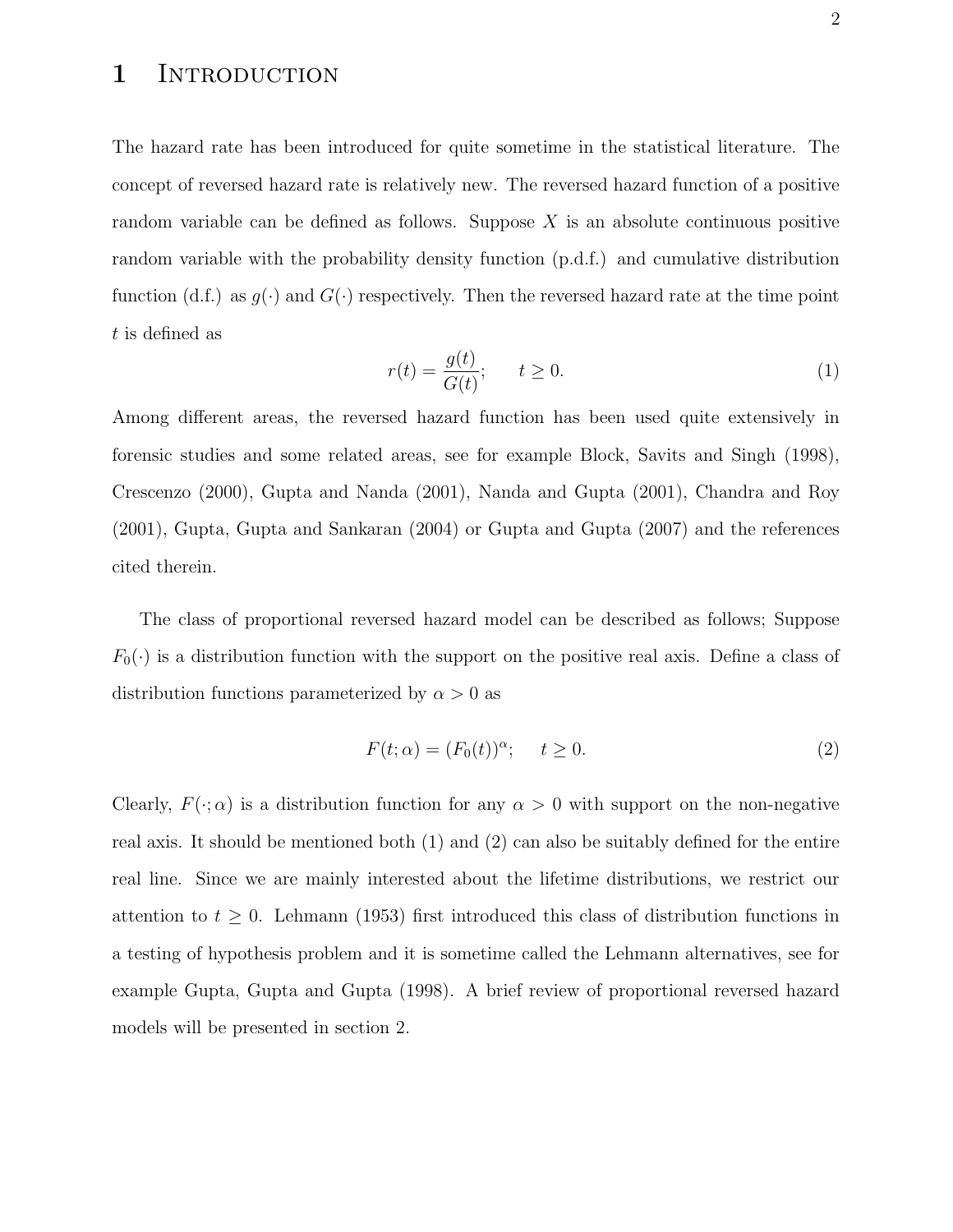It may also be observed that if  $F_0(\cdot)$  is an absolute continuous distribution function, and has the reversed hazard function  $r_0(\cdot)$ , then  $F(\cdot; \alpha)$  is also absolute continuous, and has the reversed hazard function  $\alpha r_0(\cdot)$ . Due to this reason, the class of distribution functions defined through (2) is known as the proportional reversed hazard model also. The distribution function  $F_0(\cdot)$  is often called as the baseline distribution function.

Recently, proportional reversed hazard model (PRHM) has received considerable attention in the statistical literature. Several PRHMs with various  $F_0(\cdot)$  have been introduced and studied quite extensively. For example, the exponentiated Weibull model by Mudholkar et al. (1993, 1995), exponentiated Rayleigh by Surles and Padgett (1998, 2001), generalized or exponentiated exponential by Gupta and Kundu (1999), exponentiated Pareto by Shawky and Abu-Zinadah (2008) and exponentiated gamma by Gupta, Gupta and Gupta (1998) have been explored by different authors. In all these cases it has been observed that the various PRHMs can be used quite effectively to analyze lifetime data.

Although extensive work has been done on the PRHMs in the univariate setup, but not much attention attention has been paid to generalize it to the multivariate setup. The authors are familiar with the following work only; Sarhan and Balakrishnan (2007), Kundu and Gupta (2009) and Surles and Padgett (2005), where attempts have been made to introduce bivariate/ multivariate model for some specific PRHMs, for example generalized exponential distribution or generalized Rayleigh distribution.

Our main aim in this paper is to formulate a suitable notion of bivariate proportional reversed hazard models (BPRHM) and study its consequences and applicability. We do this by defining BPRHMs in such a way that implies their marginals follow univariate proportional reversed hazard (PRHM) distributions. Our proposed model is shown to have a structure that has a singular part, a feature often shared by multivariate distributions (see e.g. Marshall and Olkin (1967)). It is observed that the maximum likelihood estimators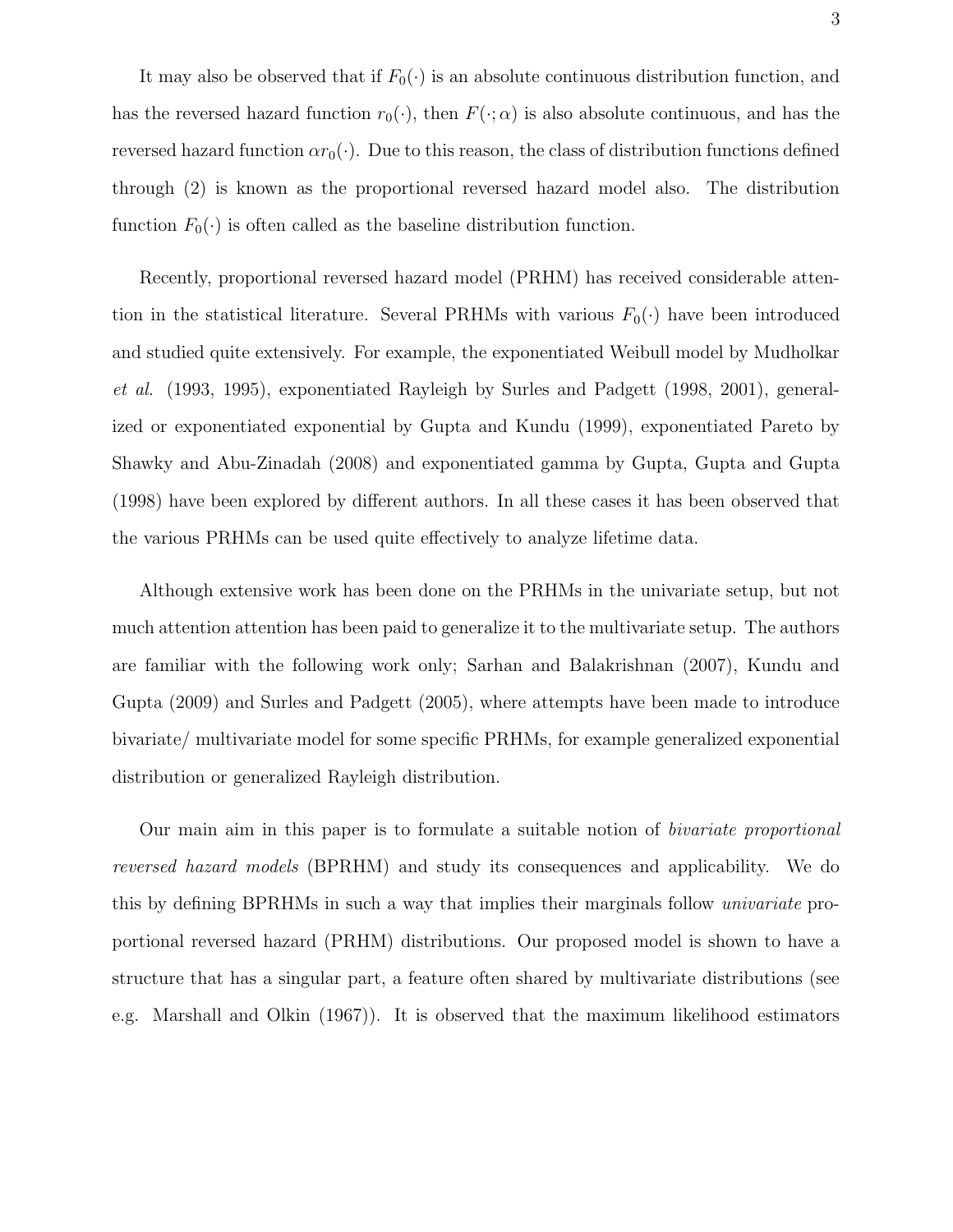of the unknown parameters cannot be obtained in explicit forms as expected. Non-linear equations need to be solved to compute the estimators of the unknown parameters. We recommend to use the EM algorithm for computing the MLEs and discuss how to implement them in different cases.

It may be observed that approaches analogous to those explored here can be used to extend the notion of proportional hazard models to a corresponding bivariate version; a theme that we do not consider further. The rest of the paper is organized as follows. BPRHMs are formally defined and illustrated in section 2. Sections 3 and 4 respectively, explore some of their properties and an EM algorithm for computing the maximum likelihood estimators of the parameters followed by two numerical examples to illustrate the applicability of the models we propose (section 5).

### 2 Proportional Reversed Hazard Models

### 2.1 PROPORTIONAL REVERSED HAZARD MODEL

A one-dimensional PRHM (proportional reversed hazard model) is a parametric family of d.f.

$$
F_{PRHM}(t; \alpha, \theta) = [F_B(t; \theta)]^{\alpha}; \quad t \ge 0
$$
\n(3)

with parameters  $\alpha > 0$ , and  $\theta$  (may be vector valued) and baseline d.f.  $F_B(\cdot; \theta)$ . If  $F_B$  admits a density  $f_B$ , then the PRHM d.f. above has a p.d.f.

$$
f_{PRHM}(t; \alpha, \theta) = \alpha [F_B(t; \theta)]^{\alpha - 1} f_B(t; \theta), \quad t \ge 0.
$$
 (4)

This model was originally proposed by Lehmann (1953) in the context of testing of hypotheses. Gupta et al. (1998) discussed several interesting properties of the different PRHMs. For some interesting applications of the PRHMs on the breast cancer study see Tsodikov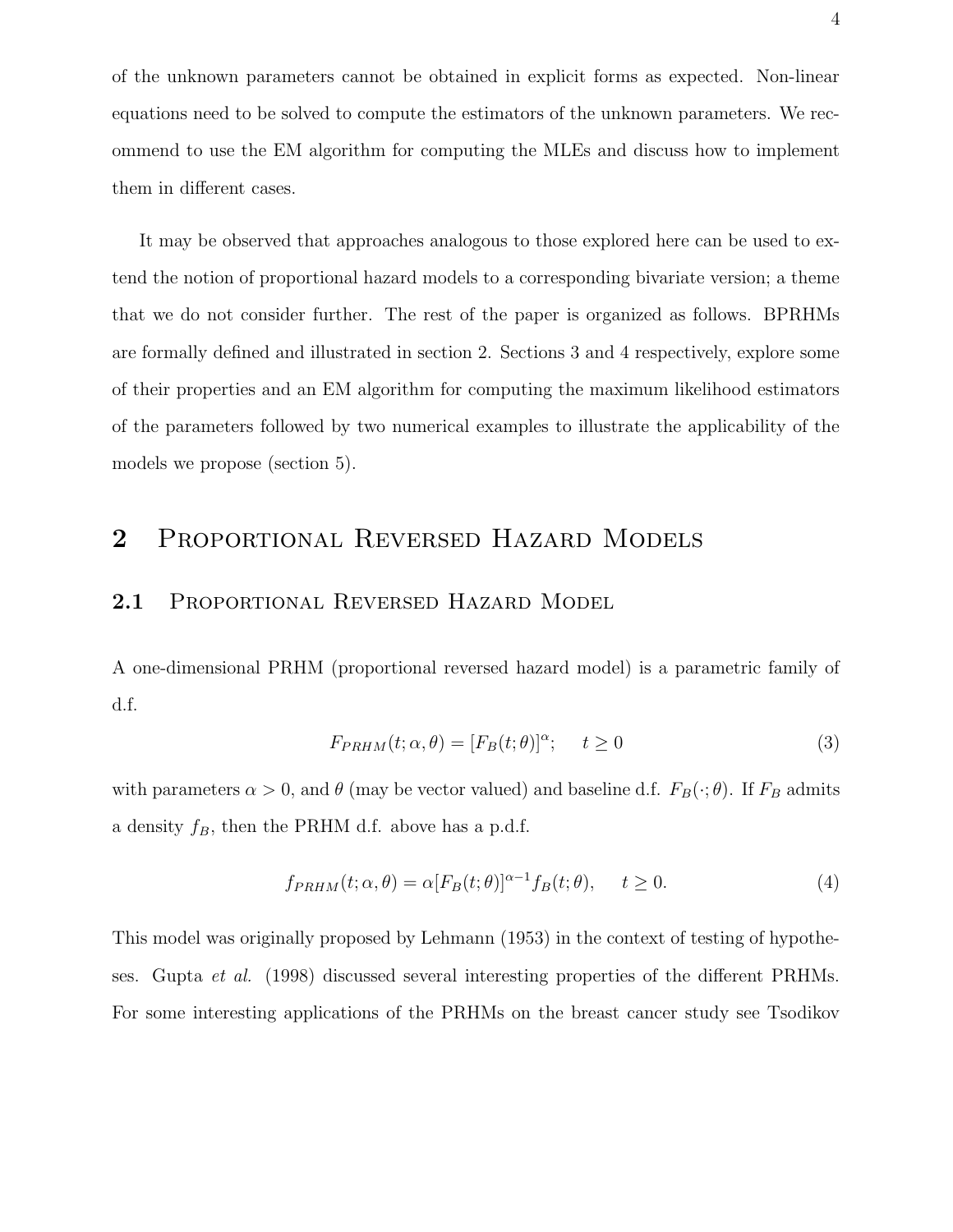et al. (1997). Some of the structural properties of the PRHMs can be easily observed. For example, the distribution of  $X$  is always skewed, even though the baseline distribution function  $F_0(\cdot)$  is symmetric. It is positively or negatively skewed according as  $\alpha > 1$  or  $\alpha$  < 1 respectively. The median and different moments also can be obtained. Now we briefly provide some descriptions of the different PRHMs which are available in the literature. The readers are referred to Gupta and Gupta (2007) for a recent review article on proportional reversed hazard models.

### 2.2 Examples

The following are typical examples of univariate PRHM families, known in the literature. In each example below, one may include a *location parameter* to allow flexibility in modeling and data analysis.

(i) Generalized Exponential (GE), with an exponential baseline distribution. The PRHM family  $GE(\alpha, \lambda)$  has d.f.

$$
F_{GE}(t; \alpha, \lambda) = \left(1 - e^{-\lambda t}\right)^{\alpha}; \quad t \ge 0.
$$
 (5)

See Gupta and Kundu (1999, 2007). It is observed that the GE distribution has an increasing or decreasing hazard rate depending on the shape parameter. Several properties of the GE distribution are very close with the corresponding properties of the Weibull or gamma distributions.

#### (ii) Exponentiated Weibull (EW) model d.f.

$$
F_{EW}(t; \alpha, \beta, \lambda) = \left(1 - e^{-\lambda t^{\beta}}\right)^{\alpha}; \quad t \ge 0
$$
\n<sup>(6)</sup>

with an Weibull baseline distribution and parameters  $\alpha > 0$ ,  $\beta > 0$ ,  $\lambda > 0$  (see Mudholkar and Srivastava (1993), Mudholkar et al. (1995)). The hazard (failure) rate function of the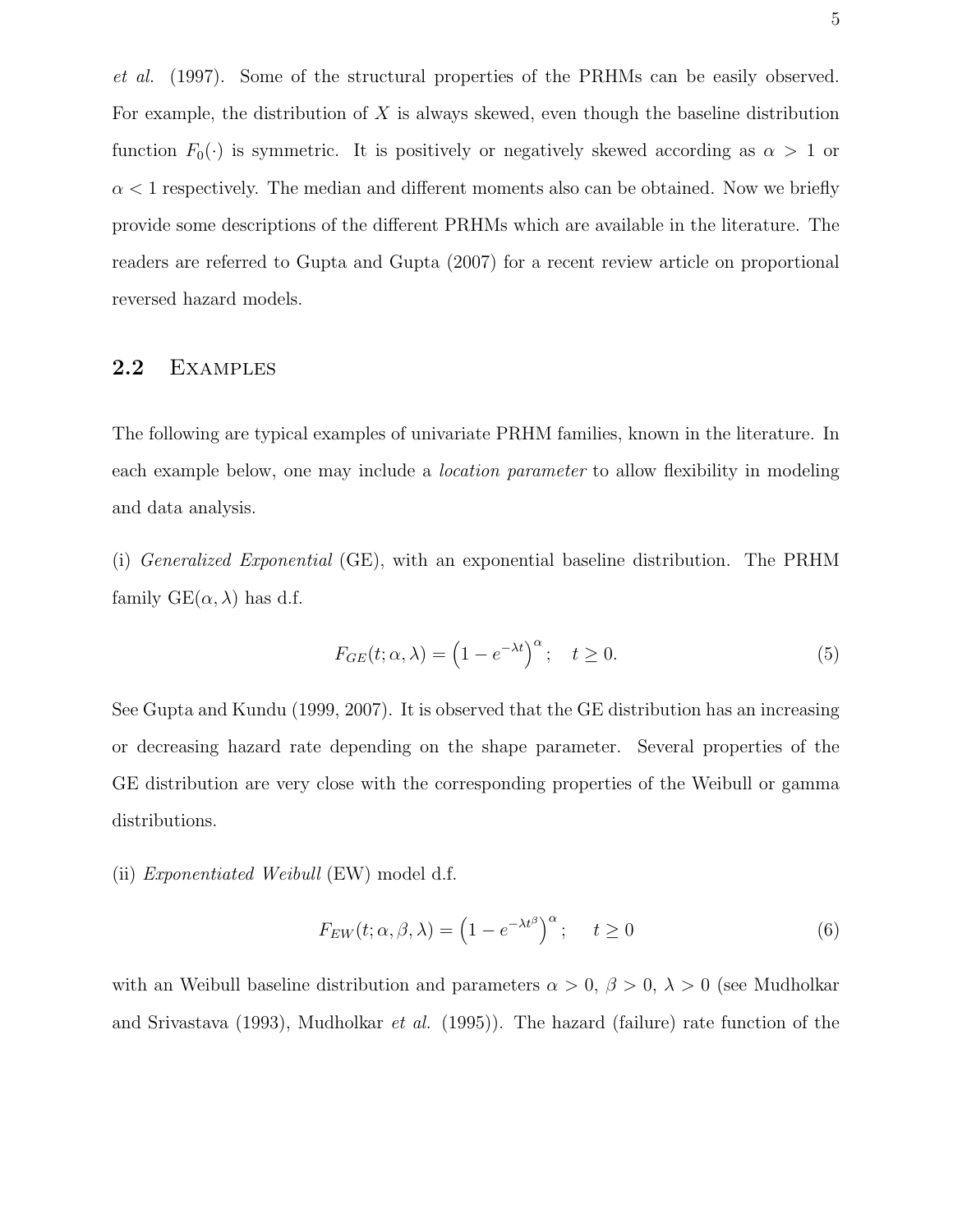EW model can be increasing, decreasing, bathtub, or inverted bathtub depending on the parameter values and thus allow substantial flexibility in modeling.

(iii) Exponentiated Rayleigh (ER) This is the EW model with parameters  $(\alpha, \beta = 2, \lambda)$ , and thus is the two-parameter family of d.f.s

$$
F_{ER}(t; \alpha, \lambda) = \left(1 - e^{-\lambda t^2}\right)^{\alpha}; \qquad t \ge 0.
$$
 (7)

See Surles and Padgett (1998, 2001, 2005), Kundu and Raqab (2005).

(iv) Linear Failure Rate (LF) model has the d.f.

$$
F_{LF}(t; \alpha, \beta, \lambda) = \left(1 - e^{-(\lambda t + \beta \lambda t^2)}\right)^{\alpha}; \quad t \ge 0,
$$
\n(8)

with parameters  $\alpha > 0$ ,  $\beta > 0$ ,  $\lambda > 0$  considered by Sarhan and Kundu (2009). The shape of its failure rate can be any of the four types as in the EW model. The p.d.f. is unimodal. We further note that for  $\alpha \geq 1$ , the LF model is in fact *strongly unimodal* (SU) *i.e.* its convolution with any unimodal distribution remains unimodal. This mainly follows from the fact that a necessary and sufficient condition for the SU property is that the corresponding p.d.f. is log-concave, see Ibragimov (1956). For  $\alpha \geq 1$ , it can be easily verified that the p.d.f. of LF model is log-concave.

The bivariate versions of the univariate proportional reversed hazard models (i) - (iv) above defined using the formulation in section 3 which follows, will be referred to as BGE, BEW, BER and BLF models respectively.

# 3 Bivariate Proportional Reversed Hazard Model

Suppose  $U_1 \sim \text{PRHM}(\alpha_1, \theta), U_2 \sim \text{PRHM}(\alpha_2, \theta), U_3 \sim \text{PRHM}(\alpha_3, \theta)$  and they are mutually independent. Here  $\sim$  means distributed as. Define  $X_1 = \max\{U_1, U_3\}$  and  $X_2 =$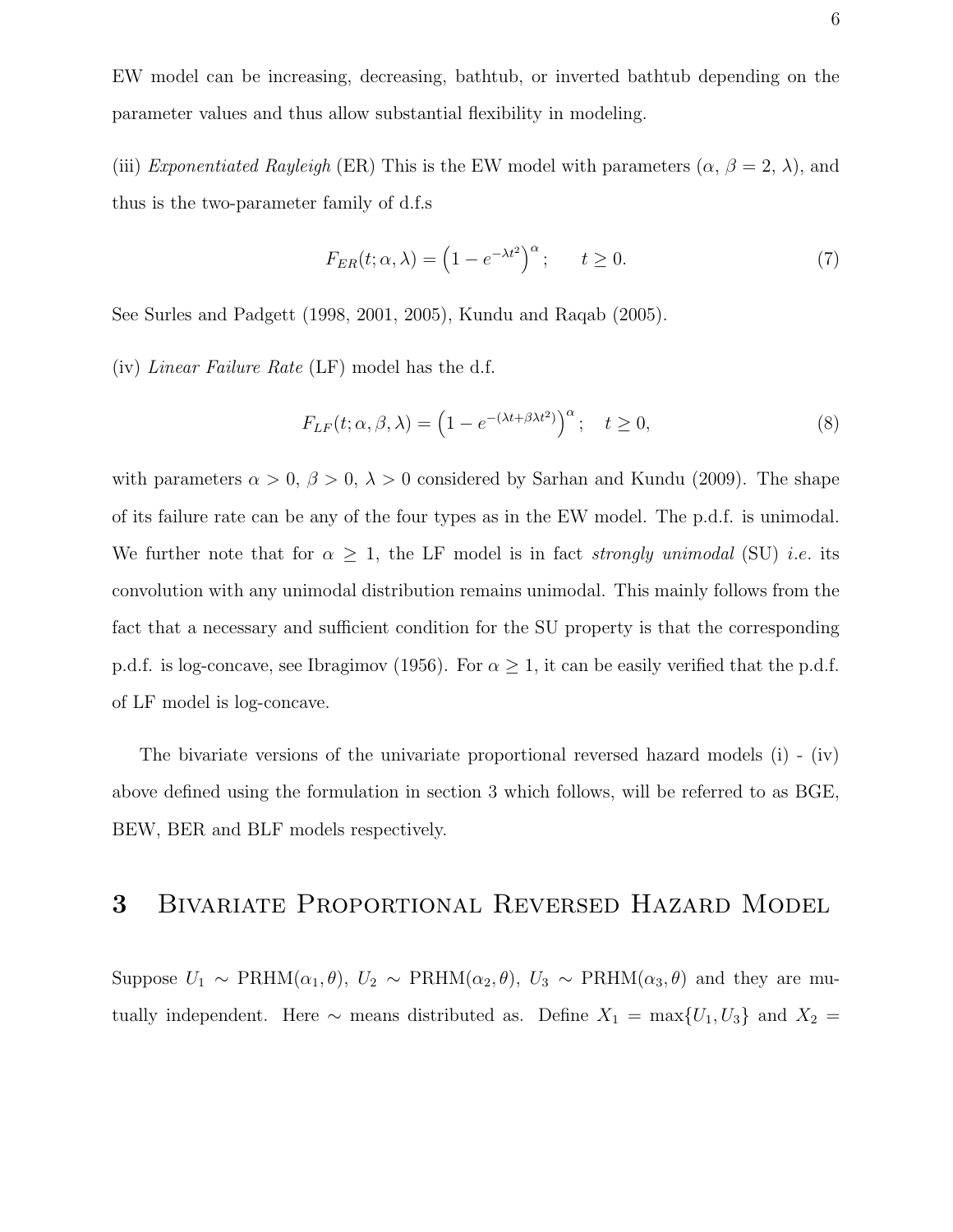$\max\{U_2, U_3\}$ , then we say  $(X_1, X_2)$  has a bivariate proportional reversed hazard model (BPRHM) with parameters  $\alpha_1, \alpha_2, \alpha_3, \theta$  and will be denoted by BPRHM $(\alpha_1, \alpha_2, \alpha_3, \theta)$ .

The following result is an easy consequence of the definition above.

THEOREM 3.1: If  $(X_1, X_2) \sim \text{BPRHM}(\alpha_1, \alpha_2, \alpha_3, \theta)$ , then the joint d.f. of  $(X_1, X_2)$  for  $x_1>0$  and  $x_2>0$  is

$$
F_{X_1,X_2}(x_1,x_2) = (F_B(x_1;\theta))^{\alpha_1} (F_B(x_2;\theta))^{\alpha_2} (F_B(z;\theta))^{\alpha_3},
$$
\n(9)

where  $z = \min\{x_1, x_2\}.$ 

Note that (9) can be written as

$$
F_{X_1, X_2}(x_1, x_2) = \begin{cases} (F_B(x_1; \theta))^{\alpha_1 + \alpha_3} (F_B(x_2; \theta))^{\alpha_2} & \text{if } x_1 < x_2 \\ (F_B(x_1; \theta))^{\alpha_1} (F_B(x_2; \theta))^{\alpha_2 + \alpha_3} & \text{if } x_2 < x_1 \\ (F_B(x; \theta))^{\alpha_1 + \alpha_2 + \alpha_3} & \text{if } x_1 = x_2 = x. \end{cases}
$$
(10)

THEOREM 3.2: If  $(X_1, X_2) \sim \text{BPRHM}(\alpha_1, \alpha_2, \alpha_3, \theta)$ , then the joint p.d.f. of  $(X_1, X_2)$  for  $x_1 > 0$  and  $x_2 > 0$  is

$$
f_{X_1, X_2}(x_1, x_2) = \begin{cases} f_1(x_1, x_2) & \text{if } 0 < x_1 < x_2 < \infty \\ f_2(x_1, x_2) & \text{if } 0 < x_2 < x_1 < \infty \\ f_0(x) & \text{if } 0 < x_1 = x_2 = x \end{cases}
$$
(11)

where

$$
f_1(x_1, x_2) = f_{PRHM}(x_1; \alpha_1 + \alpha_3, \theta) \times f_{PRHM}(x_2; \alpha_2, \theta)
$$
  

$$
f_2(x_1, x_2) = f_{PRHM}(x_1; \alpha_1, \theta) \times f_{PRHM}(x_2; \alpha_2 + \alpha_3, \theta)
$$
  

$$
f_0(x) = \frac{\alpha_3}{\alpha_1 + \alpha_2 + \alpha_3} f_{PRHM}(x; \alpha_1 + \alpha_2 + \alpha_3, \theta).
$$

PROOF OF THEOREM 3.2: The expressions of  $f_1(\cdot, \cdot)$  and  $f_2(\cdot, \cdot)$  can be obtained by taking  $\partial^2$  $\partial x_1 \partial x_2$  $F_{X_1,X_2}(x_1,x_2)$  for  $x_1 < x_2$  and  $x_2 < x_1$  respectively. To derive the p.d.f.  $f_0(x)$  in the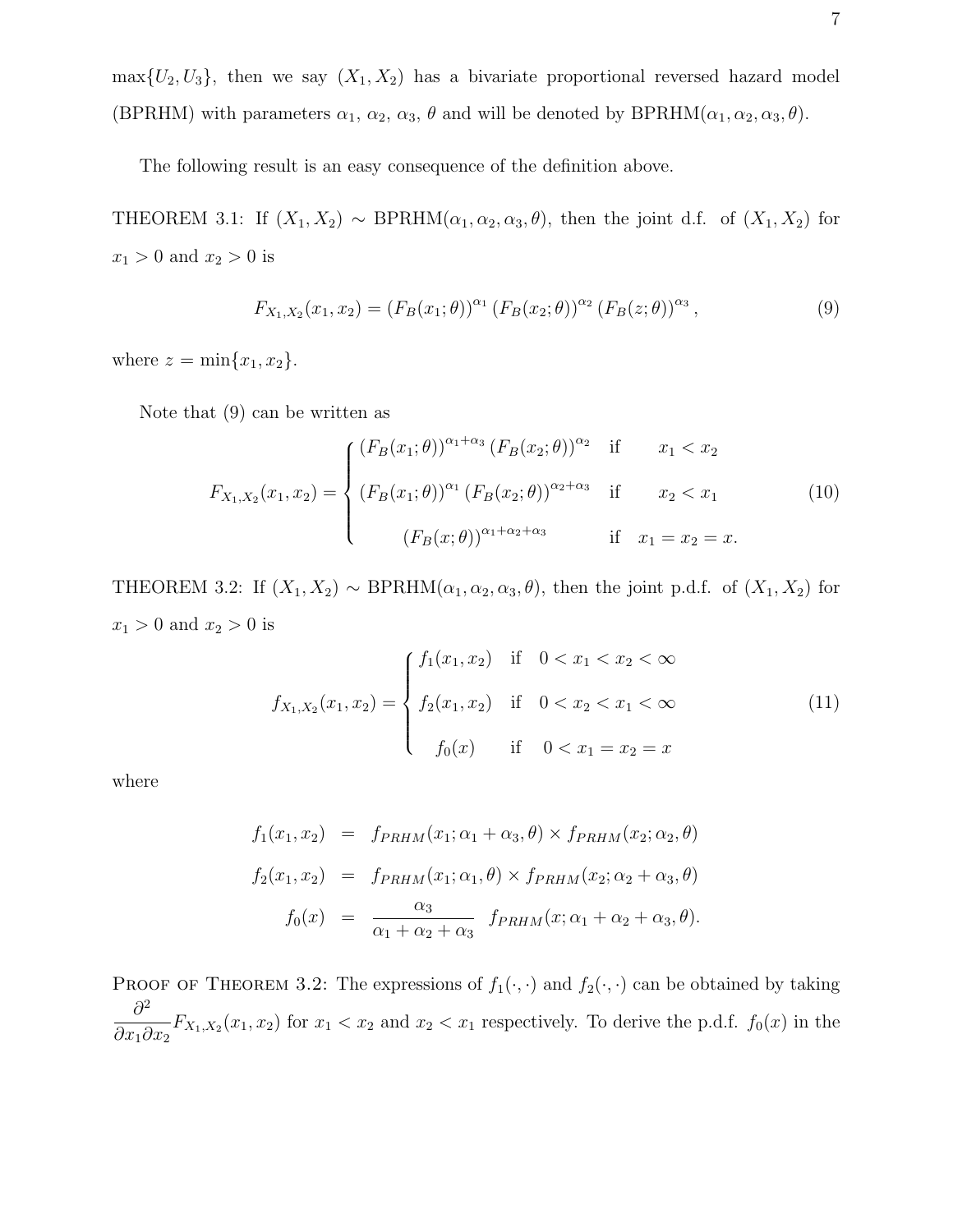case when  $x_1 = x_2 = x$ ; use

$$
\int_0^\infty \int_0^{x_2} f_1(x_1, x_2) dx_1 dx_2 + \int_0^\infty \int_0^{x_1} f_2(x_1, x_2) dx_2 dx_1 + \int_0^\infty f_0(x) dx = 1,
$$
 (12)

$$
\int_0^\infty \int_0^{x_2} f_1(x_1, x_2) dx_1 dx_2 = \alpha_2 \int_0^\infty \left( F_B(x; \theta) \right)^{\alpha_1 + \alpha_2 + \alpha_3 - 1} f_B(x; \theta) dx = \frac{\alpha_2}{\alpha_1 + \alpha_2 + \alpha_3} \tag{13}
$$

and similarly,

$$
\int_0^\infty \int_0^{x_1} f_2(x_1, x_2) dx_2 dx_1 = \frac{\alpha_1}{\alpha_1 + \alpha_2 + \alpha_3}.
$$
 (14)

Note that

$$
\int_0^\infty f_0(x)dx = \alpha_3 \int_0^\infty \left(F_B(x;\theta)\right)^{\alpha_1+\alpha_2+\alpha_3-1} f_B(x;\theta)dx = \frac{\alpha_3}{\alpha_1+\alpha_2+\alpha_3},\tag{15}
$$

therefore the result follows.

It should be mentioned that the BPRHM has both an absolute continuous part and a singular part similar to the Marshall-Olkin bivariate exponential or bivariate Weibull model. Therefore, if there are ties in the data then similar to the Marshall-Olkin bivariate exponential or Weibull model, BPRHM model can be used quite successfully because of its flexibility. In Theorem 3.2, the function  $f_{X_1,X_2}(\cdot,\cdot)$  is considered to be the joint p.d.f. of the BPRHM, if it is understood that the first two terms are densities with respect to the two dimensional Lebesgue measure and the third term is a density function with respect to the one dimensional Lebesgue measure, see for example Bemis, Bain and Higgins (1972) for a discussion on it relating to the Marshall-Olkin bivariate exponential.

THEOREM 3.3: If  $(X_1, X_2) \sim \text{BPRHM}(\alpha_1, \alpha_2, \alpha_3, \theta)$  with an absolute continuous baseline d.f.; then

$$
F_{X_1,X_2}(x_1,x_2) = \frac{\alpha_1 + \alpha_2}{\alpha_1 + \alpha_2 + \alpha_3} F_a(x_1,x_2) + \frac{\alpha_3}{\alpha_1 + \alpha_2 + \alpha_3} F_s(x_1,x_2),\tag{16}
$$

 $\blacksquare$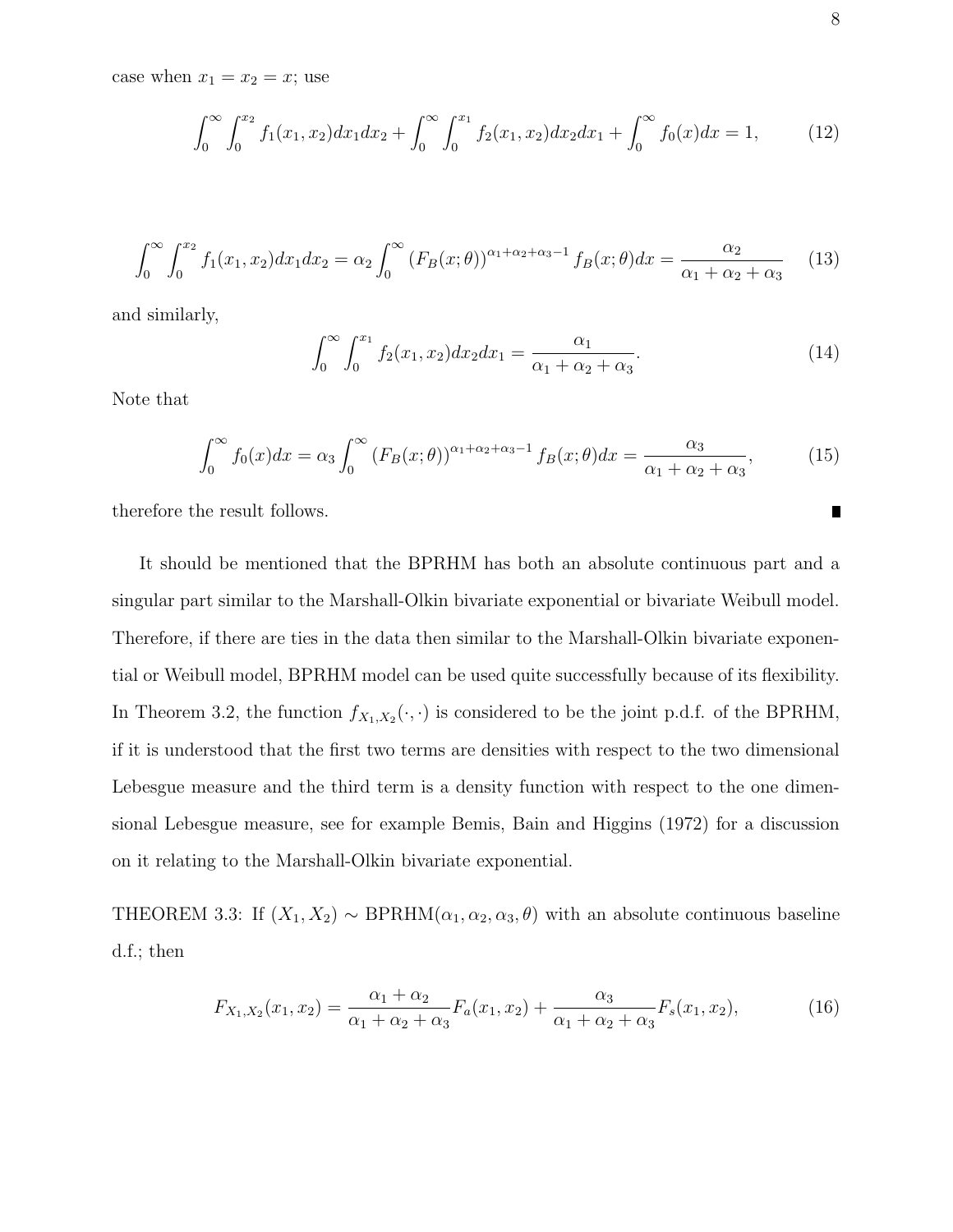where for  $z = \min\{x_1, x_2\},\$ 

$$
F_s(x_1, x_2) = (F_B(z; \theta))^{\alpha_1 + \alpha_2 + \alpha_3} \tag{17}
$$

and

$$
F_a(x_1, x_2) = \frac{\alpha_1 + \alpha_2 + \alpha_3}{\alpha_1 + \alpha_2} (F_B(x_1; \theta))^{\alpha_1} (F_B(x_2; \theta))^{\alpha_2} (F_B(z; \theta))^{\alpha_3} - \frac{\alpha_3}{\alpha_1 + \alpha_2} (F_B(z; \theta))^{\alpha_1 + \alpha_2 + \alpha_3}.
$$
\n(18)

Here  $F_a(\cdot, \cdot)$  and  $F_s(\cdot, \cdot)$  are the absolute continuous part and singular part respectively.

PROOF OF THEOREM 3.3: Suppose A is the following event  $A = \{U_1 < U_3\} \cap \{U_2 < U_3\}$ , then  $P(A) = \frac{\alpha_3}{\alpha_3}$  $\frac{\alpha_3}{\alpha_1 + \alpha_2 + \alpha_3}$ . Therefore,

$$
F_{X_1,X_2}(x_1,x_2) = P(X_1 \le x_1, X_2 \le x_2|A)P(A) + P(X_1 \le x_1, X_2 \le x_2|A')P(A').
$$

For  $z = \min\{x_1, x_2\}$ , note that

$$
P(X_1 \le x_1, X_2 \le x_2 | A) = [P(A)]^{-1} P(U_1 \le U_3, U_2 \le U_3, U_3 \le z)
$$
  
= 
$$
[P(A)]^{-1} \int_0^z \alpha_3 f_B(t; \theta) (F_B(t; \theta))^{\alpha_1 + \alpha_2 + \alpha_3 - 1} dt
$$
  
= 
$$
(F_B(z; \theta))^{\alpha_1 + \alpha_2 + \alpha_3},
$$

and  $P(X_1 \leq x_1, X_2 \leq x_2 | A')$  can be obtained by subtraction. It is immediate that  $(F_B(x; \theta))^{\alpha_1+\alpha_2+\alpha_3}$ is the singular part as its mixed second partial derivatives is zero when  $x_1 \neq x_2$ , and  $P(X_1 \leq x_1, X_2 \leq x_2 | A')$  is the absolute continuous part as its mixed second partial derivatives is a bivariate density function.  $\blacksquare$ 

Using Theorem 3.3, we immediately obtain the joint p.d.f. of  $(X_1, X_2)$  also in the following form for  $z = \min\{x_1, x_2\};$ 

$$
f_{X_1,X_2}(x_1,x_2) = \frac{\alpha_1 + \alpha_2}{\alpha_1 + \alpha_2 + \alpha_3} f_a(x_1,x_2) + \frac{\alpha_3}{\alpha_1 + \alpha_2 + \alpha_3} f_s(z), \tag{19}
$$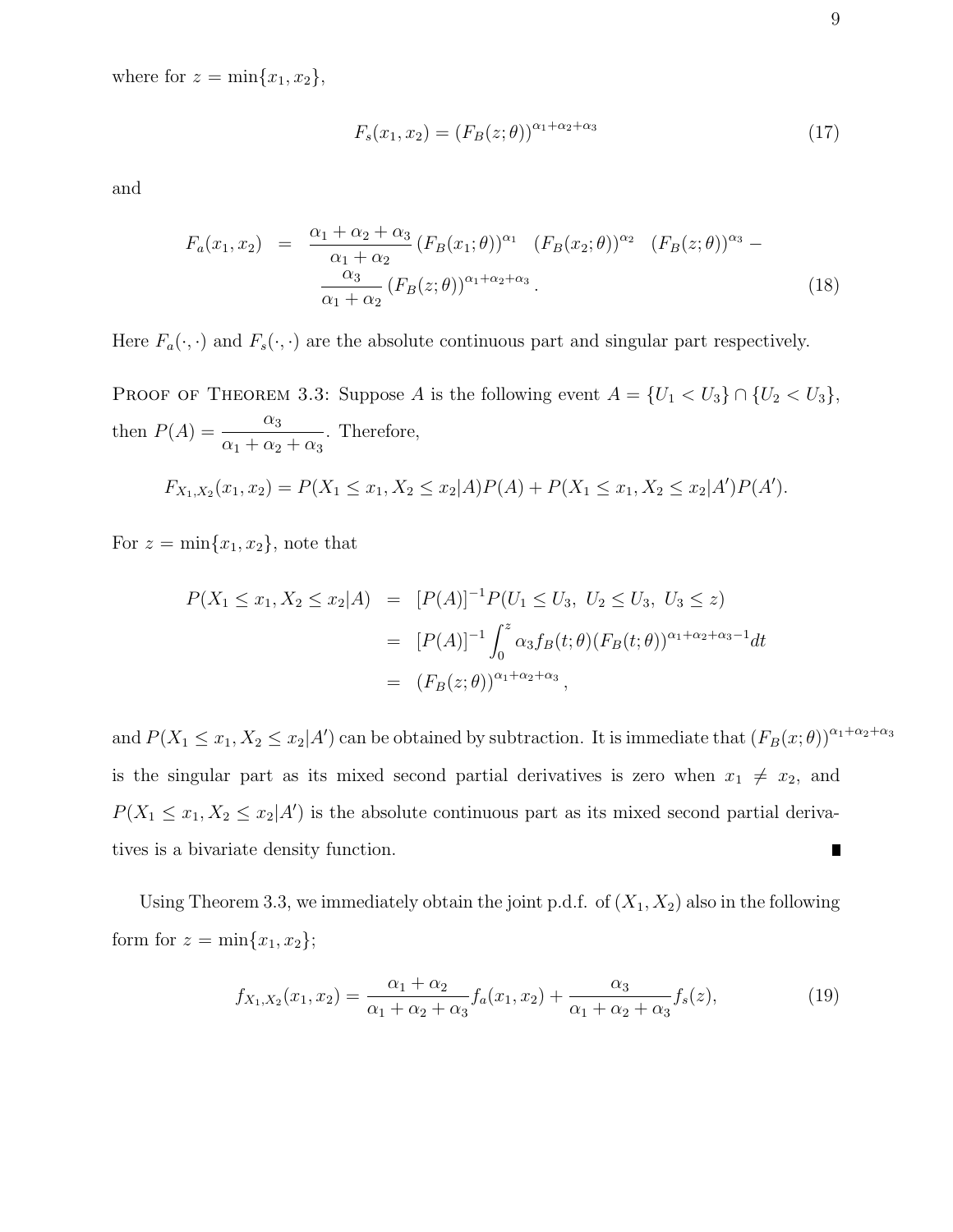where

$$
f_a(x_1, x_2) = \frac{\alpha_1 + \alpha_2 + \alpha_3}{\alpha_1 + \alpha_2} \times \begin{cases} f_{PRHM}(x_1; \alpha_1 + \alpha_3, \theta) \times f_{PRHM}(x_2; \alpha_2, \theta) & \text{if } x_1 < x_2 \\ f_{PRHM}(x_1; \alpha_1, \theta) \times f_{PRHM}(x_2; \alpha_2 + \alpha_3, \theta) & \text{if } x_1 > x_2 \end{cases} \tag{20}
$$

and

$$
f_s(z) = f_{PRHM}(z; \alpha_1 + \alpha_2 + \alpha_3, \theta).
$$

COMMENTS: It is clear from Theorem 3.3 that for fixed  $\alpha_1$  and  $\alpha_2$ , for  $\alpha_3 = 0$  (as  $\alpha_3 \to 0^+$ respectively),  $X_1$  and  $X_2$  are independent (approach statistically independence, respectively); and as  $\alpha_3 \to \infty$ , then  $P(X_1 = X_2) \to 1$ , *i.e.*  $X_1$  and  $X_2$  are asymptotically almost surely equal.

The following properties (Theorems 3.4 and 3.5) of BPRHMs are easily proved.

THEOREM 3.4: If  $(X_1, X_2) \sim \text{BPRHM}(\alpha_1, \alpha_2, \alpha_3, \theta)$ , then

(a)  $X_1 \sim \text{PRHM}(\alpha_1 + \alpha_3, \theta)$  and  $X_2 \sim \text{PRHM}(\alpha_2 + \alpha_3, \theta)$ 

(b) 
$$
P(X_1 < X_2) = \frac{\alpha_1}{\alpha_1 + \alpha_2 + \alpha_3}, P(X_2 < X_1) = \frac{\alpha_2}{\alpha_1 + \alpha_2 + \alpha_3}, P(X_1 = X_2) = \frac{\alpha_3}{\alpha_1 + \alpha_2 + \alpha_3}.
$$

(c) 
$$
\max\{X_1, X_2\} \sim \text{PRHM}(\alpha_1 + \alpha_2 + \alpha_3; \theta).
$$

THEOREM 3.5: Let  $(X_1, X_2) \sim \text{BPRHM}(\alpha_1, \alpha_2, \alpha_3, \theta)$ . Suppose the baseline d.f.  $F_B$  is absolutely continuous. Then

(a) The conditional distribution of  $X_1$  given  $X_2 \leq x_2$ , say  $F_{X_1|X_2 \leq x_2}(x_1)$  is an absolute continuous distribution function as follows;

$$
F_{X_1|X_2\leq x_2}(x_1) = P(X_1 \leq x_1 | X_2 \leq x_2) = \begin{cases} (F_B(x_1;\theta))^{\alpha_1+\alpha_3} (F_B(x_2;\theta))^{-\alpha_3} & \text{if } x_1 < x_2 \\ (F_B(x_1;\theta))^{\alpha_1} & \text{if } x_1 > x_2. \end{cases}
$$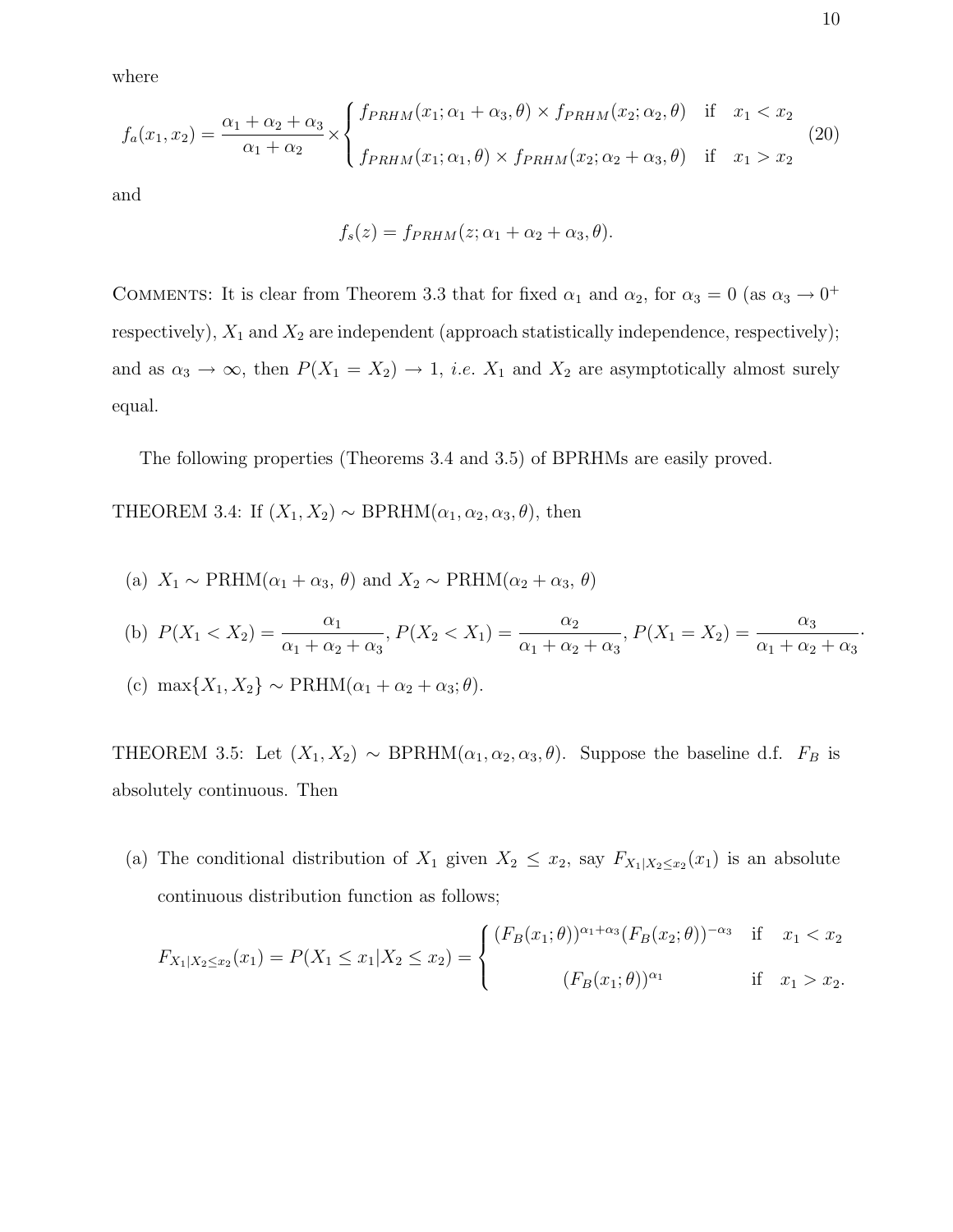(b) The conditional d.f. in (a) above has a representation

$$
F_{X_1|X_2 \le x_2}(x_1) = p_2 G_2(x_1) + (1 - p_2) H_2(x_1),
$$

as a mixture of an absolute continuous d.f. and a degenerate distribution, where

$$
p_2 := 1 - \frac{\alpha_3}{\alpha_2 + \alpha_3} (F_B(x_2; \theta))^{\alpha_1}
$$
  
\n
$$
H_2(x) := 0 \text{ or, } 1 \text{ if } x < x_2 \text{ or } x > x_2 \text{ respectively,}
$$

with  $H_2(x_2)$  defined via right continuity, and

$$
G_2(x_1) = p_2^{-1} \times \begin{cases} (F_B(x_2; \theta))^{-\alpha_3} \times (F_B(x_1; \theta))^{\alpha_1 + \alpha_3} & \text{if } x_1 < x_2 \\ (F_B(x_1; \theta))^{\alpha_1} - \frac{\alpha_3}{\alpha_2 + \alpha_3} (F_B(x_2; \theta)^{\alpha_1} & \text{if } x_1 > x_2. \end{cases}
$$

Moreover, it is interesting to observe the following properties of  $(X_1, X_2)$ , if  $(X_1, X_2) \sim$  $BPRHM(\alpha_1, \alpha_2, \alpha_3, \theta),$ 

(i) Since  $F_{X_1,X_2}(x_1,x_2) \geq F_{X_1}(x_1)F_{X_2}(x_2)$  for all  $x_1,x_2$ , therefore, they will be positive quadrant dependent, i.e, for every pair of increasing functions  $h_1(\cdot)$  and  $h_2(\cdot)$ ,

$$
Cov(h_1(X_1), h_2(X_2)) > 0.
$$

- (ii) From part (a) of Theorem 3.5 it easily follows that for every  $x_1$ ,  $P(X_1 \le x_1 | X_2 \le x_2)$ is a decreasing function of  $x_2$ , therefore  $X_1$  is left tail decreasing in  $X_2$ . By symmetry it follows that  $X_2$  is left tail decreasing in  $X_1$ .
- (iii) From part (b) of Theorem 3.5 it easily follows that for every  $x_1$ ,  $P(X_1 \le x_1 | X_2 = x_2)$ is a decreasing function of  $x_2$ , therefore  $X_2$  is positive regression dependent of  $X_1$ . By symmetry it follows that  $X_1$  is positive regression dependent of  $X_2$ .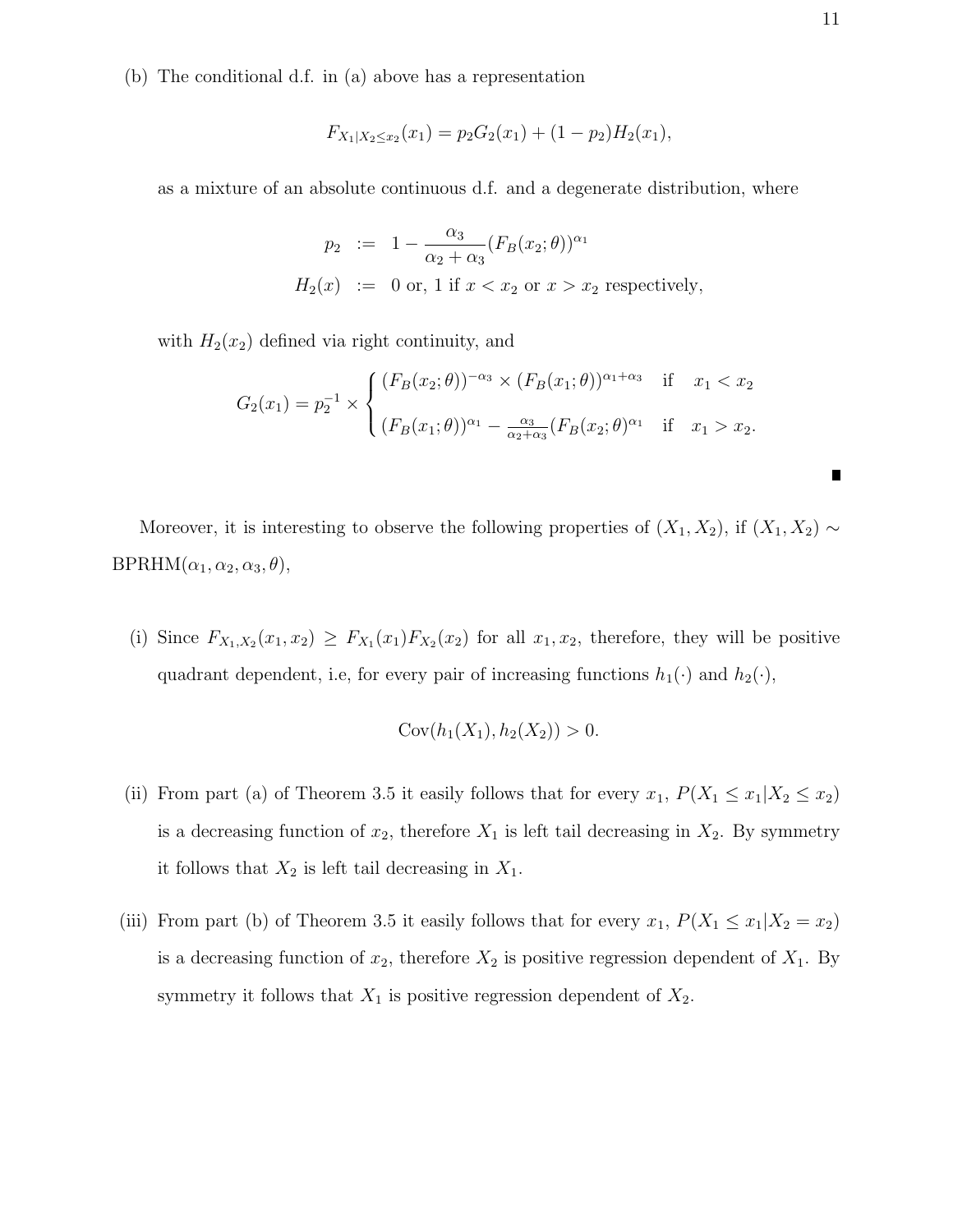# 4 Maximum Likelihood Estimation

In this section we address the problem of computing the maximum likelihood estimators of the unknown parameters of the BPRHMs. Suppose  $\{(x_{11}, x_{21}), \cdots, (x_{1n}, x_{2n})\}$  is a random sample from BPRHM( $\alpha_1, \alpha_2, \alpha_3, \theta$ ), then we want to compute the MLEs of the unknown parameters. We consider two cases separately, (i)  $\theta$  is known, (ii) All the parameters are unknown. Let us use the following notations;

$$
I_1 = \{i; x_{1i} < x_{2i}\}, \quad I_2 = \{i; x_{1i} > x_{2i}\}, \quad I_0 = \{i; x_{1i} = x_{2i} = x_i\}, \quad I = I_0 \cup I_1 \cup I_1,
$$
\n
$$
|I_0| = n_0, \quad |I_1| = n_1, \quad |I_2| = n_2, \quad n = n_0 + n_1 + n_2.
$$

Based on the above notation, the log-likelihood function can be written as

$$
l(\alpha_1, \alpha_2, \alpha_3, \theta | data) = n_1 \ln(\alpha_1 + \alpha_3) + (\alpha_1 + \alpha_3 - 1) \sum_{i \in I_1} \ln F_B(x_{1i}; \theta) + \sum_{i \in I_1} \ln f_B(x_{1i}; \theta) + n_1 \ln \alpha_2 + (\alpha_2 - 1) \sum_{i \in I_1} \ln F_B(x_{2i}; \theta) + \sum_{i \in I_1} \ln f_B(x_{2i}; \theta) + n_2 \ln \alpha_1 + (\alpha_1 - 1) \sum_{i \in I_2} \ln F_B(x_{1i}; \theta) + \sum_{i \in I_2} \ln f_B(x_{1i}; \theta) + n_2 \ln(\alpha_2 + \alpha_3) + (\alpha_2 + \alpha_3 - 1) \sum_{i \in I_2} \ln F_B(x_{2i}; \theta) + \sum_{i \in I_2} \ln f_B(x_{2i}; \theta) + n_0 \ln \alpha_3 + (\alpha_1 + \alpha_2 + \alpha_3 - 1) \sum_{i \in I_0} \ln F_B(x_i; \theta) + \sum_{i \in I_0} \ln f_B(x_i; \theta).
$$
 (21)

Now we consider two cases separately.

Case (i):  $\theta$  is known: In this case the baseline distribution is completely known. The only unknown parameters are  $\alpha_1$ ,  $\alpha_2$  and  $\alpha_3$ . In this case, the three normal equations are

$$
\frac{n_1}{\alpha_1 + \alpha_3} + \frac{n_2}{\alpha_1} = - \sum_{I_1 \cup I_2} \ln F_B(x_{1i}; \theta) - \sum_{I_0} \ln F_B(x_i; \theta), \tag{22}
$$

$$
\frac{n_2}{\alpha_2 + \alpha_3} + \frac{n_1}{\alpha_2} = - \sum_{I_1 \cup I_2} \ln F_B(x_{2i}; \theta) - \sum_{I_0} \ln F_B(x_i; \theta), \tag{23}
$$

$$
\frac{n_1}{\alpha_1 + \alpha_3} + \frac{n_0}{\alpha_3} + \frac{n_2}{\alpha_2 + \alpha_3} = -\sum_{I_1} \ln F_B(x_{1i}; \theta) - \sum_{I_2} \ln F_B(x_{2i}; \theta) - \sum_{I_0} \ln F_B(x_i; \theta). (24)
$$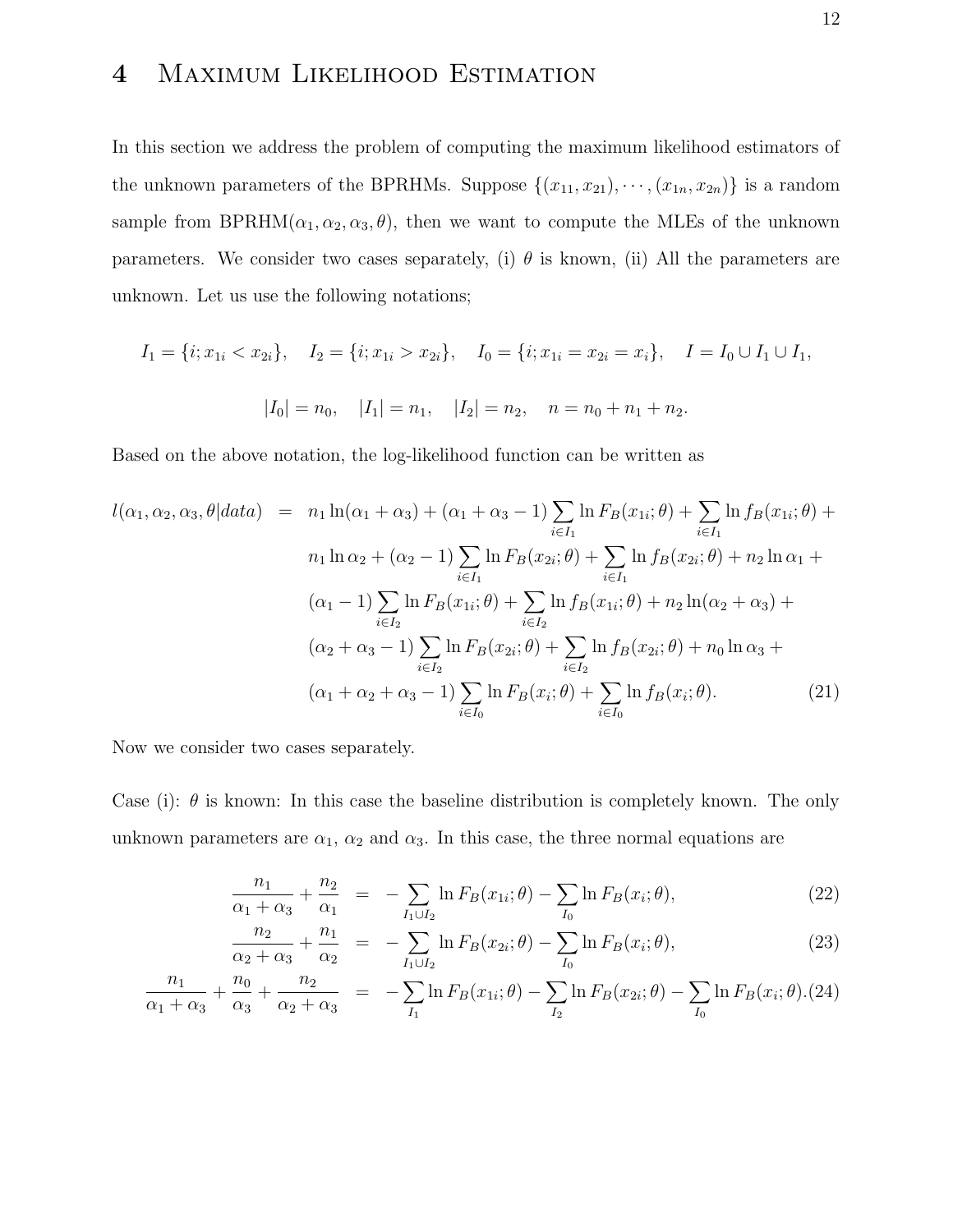It may be easily seen that for fixed  $\alpha_3 > 0$ , the MLEs of  $\hat{\alpha}_1(\alpha_3)$  and  $\hat{\alpha}_2(\alpha_3)$  become

$$
\hat{\alpha}_1(\alpha_3) = -\frac{(-k_1\alpha_3 + n_1 + n_2) + \sqrt{(-k_1\alpha_3 + n_1 + n_2)^2 + 4k_1n_2\alpha_3}}{2k_1}
$$
  

$$
\hat{\alpha}_2(\alpha_3) = -\frac{(-k_2\alpha_3 + n_1 + n_2) + \sqrt{(-k_2\alpha_3 + n_1 + n_2)^2 + 4k_2n_1\alpha_3}}{2k_2},
$$

where

$$
k_1 = - \sum_{I_1 \cup I_2} \ln F_B(x_{1i}; \theta) - \sum_{I_0} \ln F_B(x_i; \theta)
$$
  

$$
k_2 = - \sum_{I_1 \cup I_2} \ln F_B(x_{2i}; \theta) - \sum_{I_0} \ln F_B(x_i; \theta).
$$

Now the MLE of  $\alpha_3$  can be obtained from (24) as a solution of the following fixed point equation

$$
g(\alpha_3) = \alpha_3,\tag{25}
$$

where

$$
g(\alpha_3) = -n_0 \left[ \sum_{I_1} \ln F_B(x_{1i}; \theta) + \sum_{I_2} \ln F_B(x_{2i}; \theta) + \sum_{I_0} \ln F_B(x_i; \theta) + \frac{n_1}{\hat{\alpha}_1(\alpha_3) + \alpha_3} + \frac{n_2}{\hat{\alpha}_2(\alpha_3) + \alpha_3} \right]^{-1}
$$

To solve (25) iteratively, one may use any suitable numerical procedure.

Case (ii):  $\theta$  is unknown: In this case it is difficult to compute the MLEs of the unknown parameters directly. We propose to use EM algorithm, which is computationally more tractable. We treat this as a missing value problem as follows.

Assume that for a bivariate random vector  $(X_1, X_2)$ , there is an associated random vector  $(\Delta_1, \Delta_2)$ , where  $\Delta = 1$  or 3 if  $U_1 > U_3$  or  $U_1 < U_3$  respectively. Similarly,  $\Delta_2 = 2$  or 3, if  $U_1 > U_3$  or  $U_2 < U_3$  respectively. Clearly, for given  $(X_1, X_2)$ , the associated  $(\Delta_1, \Delta_2)$  may not be known always. If  $X_1 = X_2$ , then  $\Delta_1 = \Delta_2 = 3$ , therefore, in this case  $(\Delta_1, \Delta_2)$  is completely known. On the other hand of  $X_1 < X_2$  or  $X_1 > X_2$ , the associated  $(\Delta_1, \Delta_2)$  is missing. If  $(x_1, x_2) \in I_1$ , then the possible values of  $(\Delta_1, \Delta_2)$  are  $(1, 2)$  or  $(3, 2)$ . Similarly, .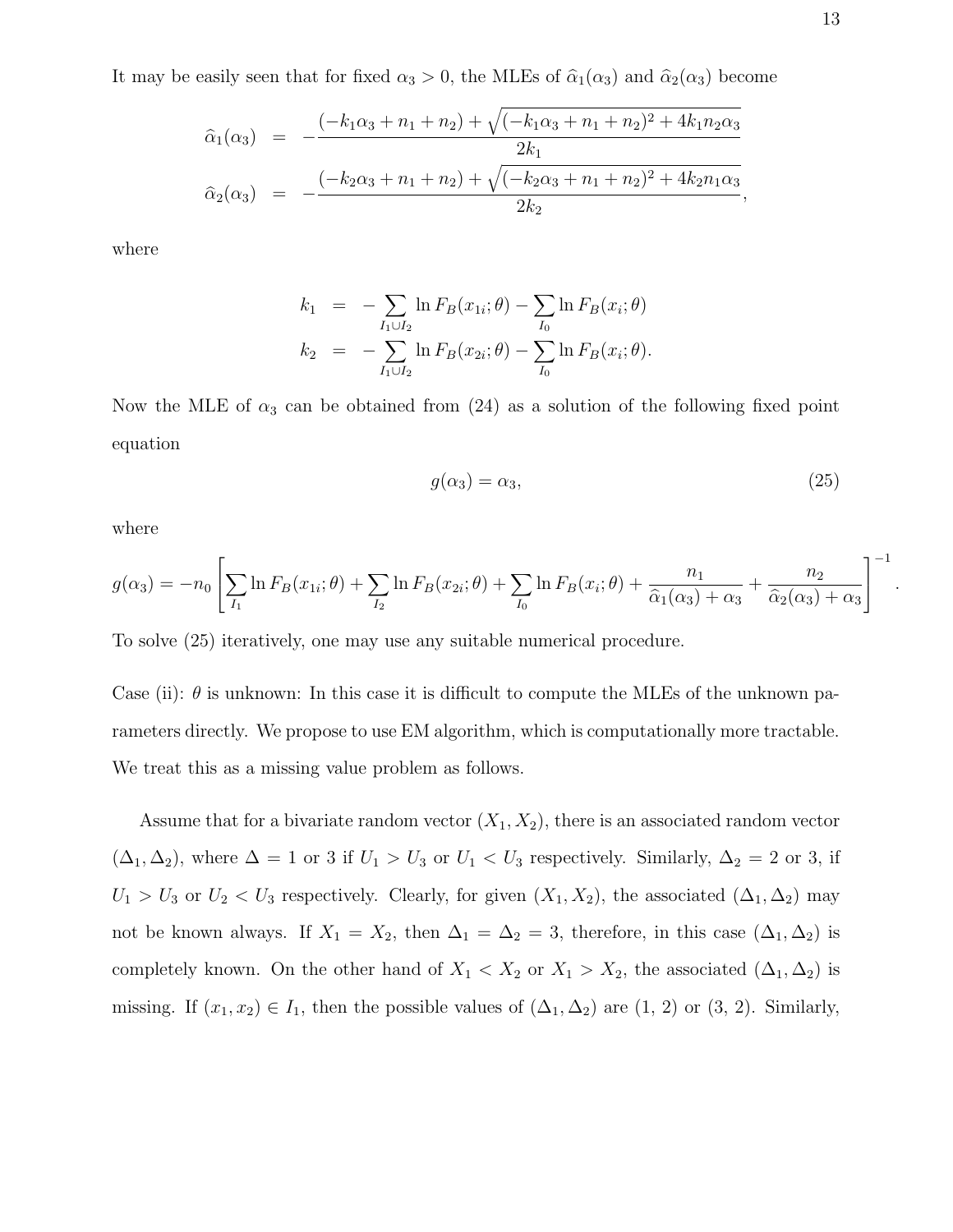if  $(x_1, x_2) \in I_2$ , then the possible values of  $(\Delta_1, \Delta_2)$  are  $(1, 3)$  or  $(1, 2)$  with non-zero probabilities.

Now we provide the 'E'-step and 'M'-step of the EM algorithm. In the 'E'-step, we treat the observations belong to  $I_0$  as the complete observations. If  $(x_1, x_2)$  belongs to either  $I_1$  or I<sub>2</sub>, we treat the observation as a missing observation. If  $(x_1, x_2) \in I_1$ , we form the 'pseudo observation' similarly as in Dinse (1982), see also Kundu and Gupta (2009), by fractioning  $(x_1, x_2)$  to two partially complete observation of the form  $(x_1, x_2, u_1(\gamma))$  and  $(x_1, x_2, u_2(\gamma))$ . Here  $\gamma = (\alpha_1, \alpha_2, \alpha_3, \theta)$ , and the fractional mass  $u_1(\gamma)$  and  $u_2(\gamma)$  assigned to the 'pseudo observation'  $(x_1, x_2)$  is the conditional probability that the random vector  $(\Delta_1, \Delta_2)$  takes values (1, 2) and (3, 2) respectively, given that  $X_1 < X_2$ . Similarly, for  $(x_1, x_2) \in I_2$  we form the 'pseudo observation' of the form  $(x_1, x_2, w_1(\gamma))$  and  $(x_1, x_2, w_2(\gamma))$ . Here the fractional mass  $w_1(\gamma)$  and  $w_2(\gamma)$  assigned to the 'pseudo observation' is the conditional probability that the random vector  $(\Delta_1, \Delta_2)$  takes the values  $(1, 2)$  and  $(1, 3)$  respectively, given that  $X_1 > X_2$ . Since

$$
P(U_3 < U_1 < U_2) = \frac{\alpha_1 \alpha_2}{(\alpha_1 + \alpha_3)(\alpha_1 + \alpha_2 + \alpha_3)}, \quad P(U_1 < U_3 < U_2) = \frac{\alpha_2 \alpha_3}{(\alpha_1 + \alpha_3)(\alpha_1 + \alpha_2 + \alpha_3)},
$$

therefore

$$
u_1(\gamma) = \frac{\alpha_1}{\alpha_1 + \alpha_3}
$$
 and  $u_2(\gamma) = \frac{\alpha_3}{\alpha_1 + \alpha_3}$ 

.

Similarly,

$$
w_1(\gamma) = \frac{\alpha_2}{\alpha_2 + \alpha_3}
$$
 and  $w_2(\gamma) = \frac{\alpha_3}{\alpha_2 + \alpha_3}$ .

For brevity, we write  $u_1(\gamma)$ ,  $u_2(\gamma)$ ,  $w_1(\gamma)$ ,  $w_2(\gamma)$  as  $u_1$ ,  $u_2$ ,  $w_1$  and  $w_2$  respectively. Now based on the above notations, the 'E'-step or the log-likelihood function of the 'pseudo data' can be written as

$$
l_{pseudo}(\alpha_1, \alpha_2, \alpha_3, \theta) = n_0 \ln \alpha_3 + (\alpha_1 + \alpha_2 + \alpha_3 - 1) \sum_{i \in I_0} \ln F_B(x_i; \theta) + \sum_{i \in I_0} \ln f_B(x_i; \theta) +
$$
  

$$
u_1 \left[ n_1 \ln \alpha_1 + (\alpha_1 + \alpha_3 - 1) \sum_{i \in I_1} \ln F_B(x_{1i}; \theta) + \sum_{i \in I_1} \ln f_B(x_{1i}; \theta) \right] +
$$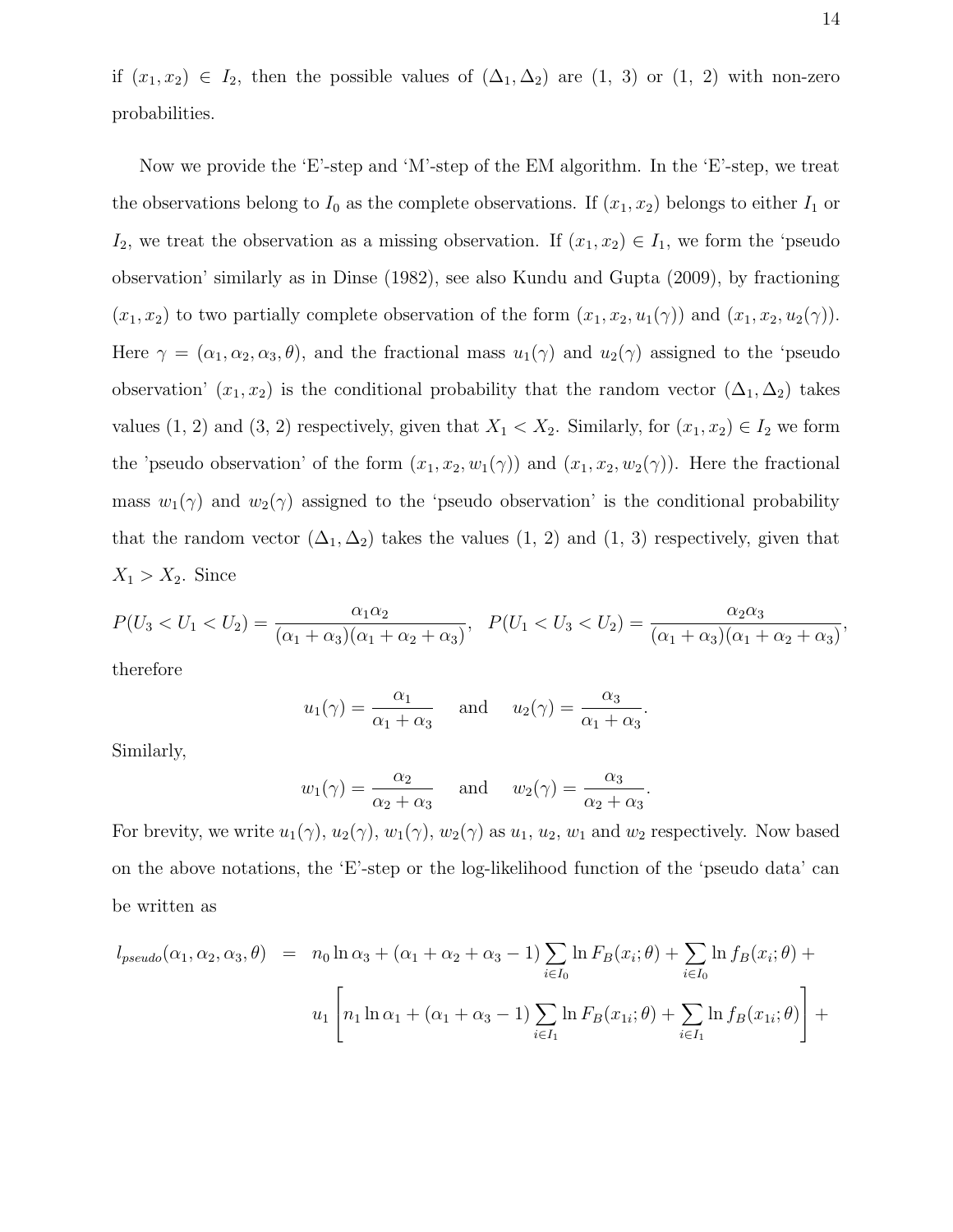$$
u_2 \left[ n_1 \ln \alpha_3 + (\alpha_1 + \alpha_3 - 1) \sum_{i \in I_1} \ln F_B(x_{1i}; \theta) + \sum_{i \in I_1} \ln f_B(x_{1i}; \theta) \right] +
$$
  
\n
$$
n_1 \ln \alpha_2 + (\alpha_2 - 1) \sum_{i \in I_1} \ln F_B(x_{2i}; \theta) + \sum_{i \in I_1} \ln f_B(x_{2i}; \theta) +
$$
  
\n
$$
w_1 \left[ n_2 \ln \alpha_2 + (\alpha_2 + \alpha_3 - 1) \sum_{i \in I_2} \ln F_B(x_{2i}; \theta) + \sum_{i \in I_2} \ln f_B(x_{2i}; \theta) \right] +
$$
  
\n
$$
w_2 \left[ n_2 \ln \alpha_3 + (\alpha_2 + \alpha_3 - 1) \sum_{i \in I_2} \ln F_B(x_{2i}; \theta) + \sum_{i \in I_2} \ln f_B(x_{2i}; \theta) \right] +
$$
  
\n
$$
n_2 \ln \alpha_1 + (\alpha_1 - 1) \sum_{i \in I_2} \ln F_B(x_{1i}; \theta) + \sum_{i \in I_2} \ln f_B(x_{1i}; \theta).
$$

Now the 'M'-step involves maximizing  $l_{pseudo}(\alpha_1, \alpha_2, \alpha_3, \theta)$  with respect to  $\alpha_1$ ,  $\alpha_2$ ,  $\alpha_3$  and  $\theta$ at each step. For fixed  $\theta$ , the maximization of the 'pseudo log-likelihood' function occurs at

$$
\hat{\alpha}_{1}(\theta) = -\frac{n_{1}u_{1} + n_{2}}{\sum_{i \in I_{0}} \ln F_{B}(x_{i}; \theta) + \sum_{i \in I_{1} \cup I_{2}} \ln F_{B}(x_{1i}; \theta)} \n\hat{\alpha}_{2}(\theta) = -\frac{n_{1} + w_{1}n_{2}}{\sum_{i \in I_{0}} \ln F_{B}(x_{i}; \theta) + \sum_{i \in I_{1} \cup I_{2}} \ln F_{B}(x_{2i}; \theta)} \n\hat{\alpha}_{3}(\theta) = -\frac{n_{0} + n_{1}u_{2} + n_{2}w_{2}}{\sum_{i \in I_{0}} \ln F_{B}(x_{i}; \theta) + \sum_{i \in I_{1}} \ln F_{B}(x_{1i}; \theta) + \sum_{i \in I_{2}} \ln F_{B}(x_{2i}; \theta)}.
$$

Finally  $\hat{\theta}$  can be obtained by maximizing  $l_{pseudo}(\hat{\alpha}_1(\theta), \hat{\alpha}_2(\theta), \hat{\alpha}_3(\theta), \theta)$  with respect to  $\theta$ .

Now we can formally describe how to obtain the  $(i + 1)$ -th step from the *i*-th step of the EM algorithm. Suppose at the *i*-th step the estimates of  $\alpha_1$ ,  $\alpha_2$ ,  $\alpha_3$  and  $\theta$  are  $\alpha_1^{(i)}$  $\binom{i}{1}, \alpha_2^{(i)}$  $_{2}^{(i)}, \alpha_{3}^{(i)}$ 3 and  $\theta^{(i)}$  respectively.

### Algorithm

- Step 1: Compute  $u_1, u_2, w_1$  and  $w_2$  using  $\alpha_1^{(i)}$  $\overset{(i)}{1}, \overset{(i)}{\alpha_2^{(i)}}$  $_2^{(i)}, \, \alpha_3^{(i)}$  $\frac{1}{3}$ .
- Step 2: Compute  $\theta^{(i+1)}$ , by maximizing  $l_{pseudo}(\hat{\alpha}_1(\theta), \hat{\alpha}_2(\theta), \hat{\alpha}_3(\theta), \theta)$ .
- Step 3: Once  $\theta^{(i+1)}$  is obtained compute  $\alpha_1^{(i+1)} = \hat{\alpha}_1(\theta^{(i+1)})$ ,  $\alpha_2^{(i+1)} = \hat{\alpha}_2(\theta^{(i+1)})$  and  $\alpha_3^{(i+1)} = \hat{\alpha}_3(\theta^{(i+1)}).$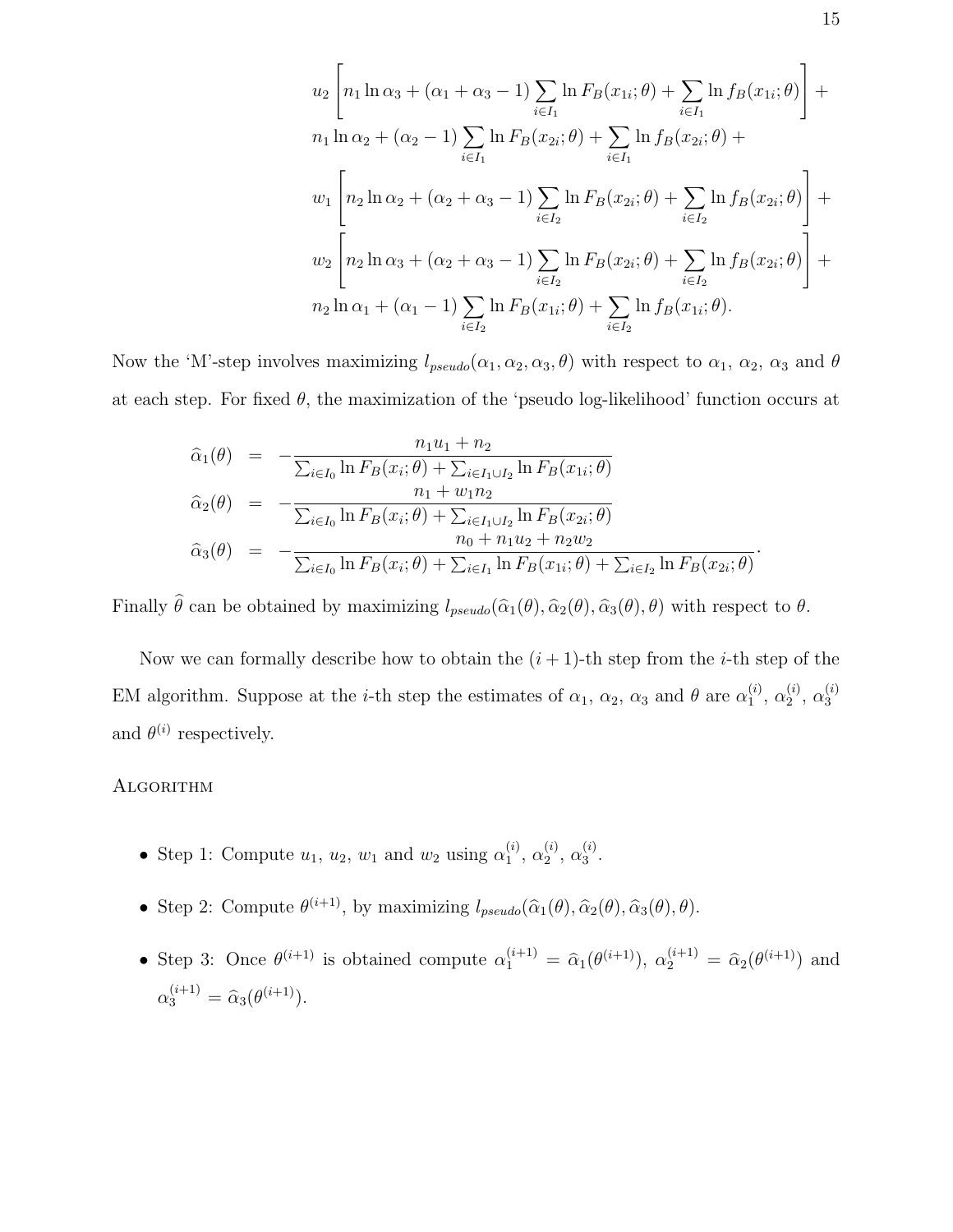The process should be continued until the convergence criterion is met. It should be mentioned that this version of EM algorithm is popularly known as ECM (expectationconditional maximization) algorithm.

## 5 DATA ANALYSIS

For illustrative purposes, we have analyzed two data sets. We have fitted four different bivariate proportional reversed hazard models namely (i) Bivariate exponentiated Weibull (BEW), (ii) Bivariate exponentiated Rayleigh (BER), (iii) Bivariate generalized exponential (BGE) and (iv) Bivariate linear failure rate (BLF). Note that both BER and BGE are fourparameter models and they are particular cases of the five-parameter BEW model. BLF is also a five-parameter model, but it cannot be obtained from BEW or vice versa.

In this section our main aim is to see, how the different bivariate proportional reversed hazard models and the proposed EM algorithm works in practice.

DATA SET 1: This data set represents football (soccer) data of the UEFA Champion's League data for the year 2004-2005 and 2005-2006, and it has been obtained from Meintanis (2007). The data set is presented in Table 1, and it represents those games, where at least one goal has been scored by the home team and one goal directly from a kick (penalty kick, foul kick or any other direct free kick) by any team. Here  $X_1$  represents the time in minutes of the first *kick* goal scored by any team and  $X_2$  represents the first goal of any type scored by the home team.

Clearly all possibilities are open, for example  $X_1 \lt X_2$ , or  $X_1 \gt X_2$ , or  $X_1 = X_2$ . Meintanis (2007) analyzed this data set using Marshall-Olkin bivariate exponential model and the authors, see Kundu and Gupta (2009), analyzed this data set using BGE model. Although, Marshall-Olkin bivariate exponential model is not a sub-model of the BGE model,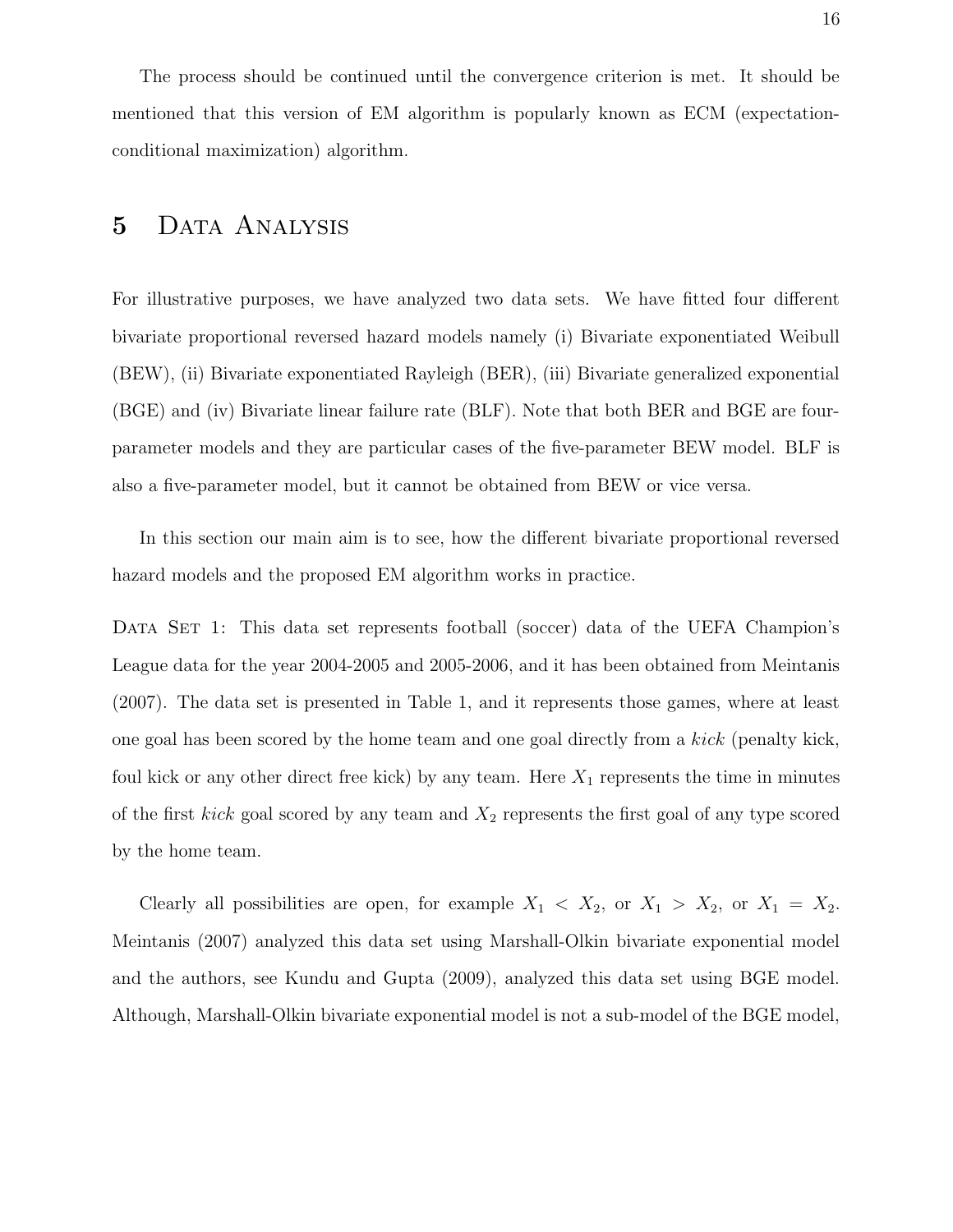| 2005-2006              | $X_1$ | $X_2$ | 2004-2005               |                | X <sub>2</sub>              |
|------------------------|-------|-------|-------------------------|----------------|-----------------------------|
|                        |       |       |                         |                |                             |
| Lyon-Real Madrid       | 26    | 20    | Internazionale-Bremen   | 34             | 34                          |
| Milan-Fenerbahce       | 63    | 18    | Real Madrid-Roma        | 53             | 39                          |
| Chelsea-Anderlecht     | 19    | 19    | Man. United-Fenerbahce  | 54             | 7                           |
| Club Brugge-Juventus   | 66    | 85    | Bayern-Ajax             | 51             | 28                          |
| Fenerbahce-PSV         | 40    | 40    | Moscow-PSG              | 76             | 64                          |
| Internazionale-Rangers | 49    | 49    | Barcelona-Shakhtar      | 64             | 15                          |
| Panathinaikos-Bremen   | 8     | 8     | Leverkusen-Roma         | 26             | 48                          |
| Ajax-Arsenal           | 69    | 71    | Arsenal-Panathinaikos   | 16             | 16                          |
| Man. United-Benfica    | 39    | 39    | Dynamo Kyiv-Real Madrid | 44             | 13                          |
| Real Madrid-Rosenborg  | 82    | 48    | Man. United-Sparta      | 25             | 14                          |
| Villarreal-Benfica     | 72    | 72    | Bayern-M. TelAviv       | 55             | 11                          |
| Juventus-Bayern        | 66    | 62    | Bremen-Internazionale   | 49             | 49                          |
| Club Brugge-Rapid      | 25    | 9     | Anderlecht-Valencia     | 24             | 24                          |
| Olympiacos-Lyon        | 41    | 3     | Panathinaikos-PSV       | 44             | 30                          |
| Internazionale-Porto   | 16    | 75    | Arsenal-Rosenborg       | 42             | 3                           |
| Schalke-PSV            | 18    | 18    | Liverpool-Olympiacos    | 27             | 47                          |
| Barcelona-Bremen       | 22    | 14    | M. Tel-Aviv-Juventus    | 28             | 28                          |
| Milan-Schalke          | 42    | 42    | Bremen-Panathinaikos    | $\overline{2}$ | $\mathcal{D}_{\mathcal{A}}$ |
| Rapid-Juventus         | 36    | 52    |                         |                |                             |

Table 1: UEFA Champion's League data

but using AIC and BIC, it is observed that BGE provides a better fit than the Marshall-Olkin bivariate exponential model. Moreover, it is also observed by the authors, Kundu and Gupta (2009), using the TTT plot of Aarset (1987), that both  $X_1$  and  $X_2$  have increasing hazard functions and that also explains why BGE provides a better fit than the Marshall-Olkin bivariate exponential model.

Now we provide in Table 2 the MLEs, the associate 95% confidence intervals (within brackets below) and the log-likelihood (LL) values of the four bivariate proportional hazard models mentioned above. It should be noted that all the data points are divided by 100 just for computational purposes. In all the cases we have used the EM algorithm to compute the MLEs of the unknown parameters and we have used the idea of Louis (1982) to compute the corresponding confidence intervals from the EM algorithm.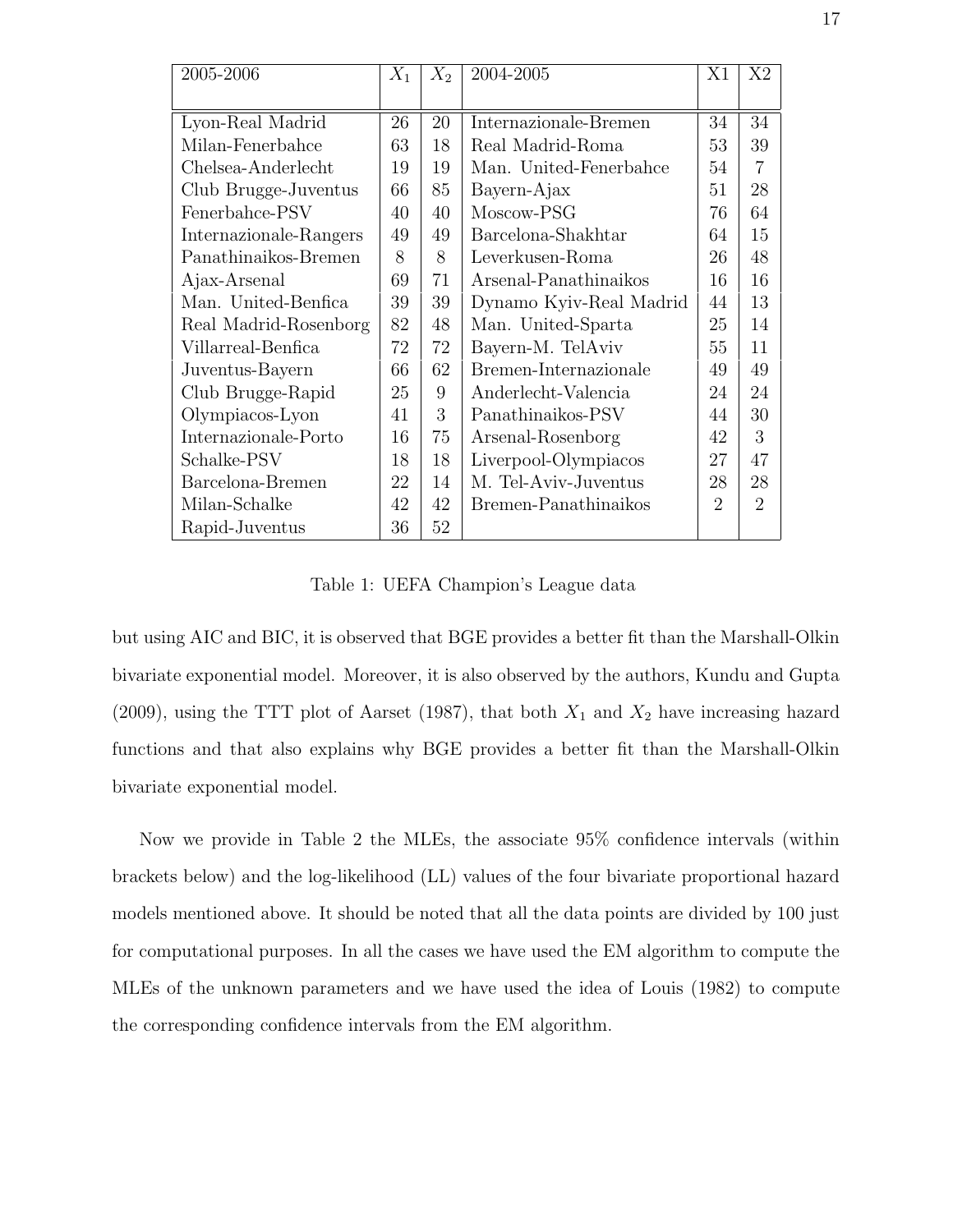| Models     |                |                | $\alpha_1$     | $\alpha_2$     | $\alpha_3$     | LL       |
|------------|----------------|----------------|----------------|----------------|----------------|----------|
| <b>BEW</b> | 3.8526         | 1.1123         | 1.2071         | 0.3387         | 0.8434         | $-17.23$ |
|            | (2.716, 4.989) | (0.715, 1.510) | (0.561, 1.853) | (0.088, 0.589) | (0.418, 1.269) |          |
| <b>BER</b> | 4.0263         |                | 0.4921         | 0.1659         | 0.4101         | $-22.73$ |
|            | (2.514, 5.538) |                | (0.170, 0.734) | (0.064, 0.268) | (0.246, 0.574) |          |
| BGE        | 3.8991         |                | 1.4552         | 0.4686         | 1.1703         | $-20.59$ |
|            | (2.800, 4.499) |                | (0.657, 2.233) | (0.167, 0.769) | (0.651, 1.689) |          |
| <b>BGL</b> | 3.8631         | 0.0125         | 1.4361         | 0.4655         | 1.1636         | $-18.25$ |
|            | (2.772, 4.955) | (0.007, 0.018) | (0.653, 2.220) | (0.166, 0.765) | (0.648, 1.680) |          |

Table 2: The MLEs, associates 95% confidence intervals and the corresponding log-likelihood (LL) values for four different bivariate proportional reversed hazard models.

From Table 2 it is clear based on the log-likelihood values that BGE fits better than BER (both are four-parameter models) and BEW fits better than BGL ((both are five-parameter models). Now if we want to test the following hypothesis:  $H_0$ : BGE, vs.  $H_1$ : BEW, since  $p > 0.25$ ,  $H_0$  cannot be rejected. Even based on AIC and BIC, BGE is preferable than BEW.

DATA SET 2: This data set is obtained from the American Football (National Football League) League from the matches on three consecutive weekend in 1986. The data were first published in 'Washington Post', and they are available in Csorgo and Welsch (1989).

In this bivariate data set  $(X_1, X_2)$ , the variable  $X_1$  represents the game time to the first points scored by kicking the ball between goal posts and  $X_2$  represents the 'game time' by moving the ball into the end zone.

The data in average time in minutes and seconds, are represented in Table 3. The variables  $X_1$  and  $X_2$  have the following structure: (i)  $X_1 \lt X_2$  means that the first score is a field goal, (ii)  $X_1 = X_2$  means the first score is a converted touchdown, (iii)  $X_1 > X_2$ means the first score is an unconverted touchdown or safety. In this case the ties are exact because no 'game time' elapses between a touchdown and a point-after conversion attempt. Therefore, here ties occur quite naturally and they cannot be ignored.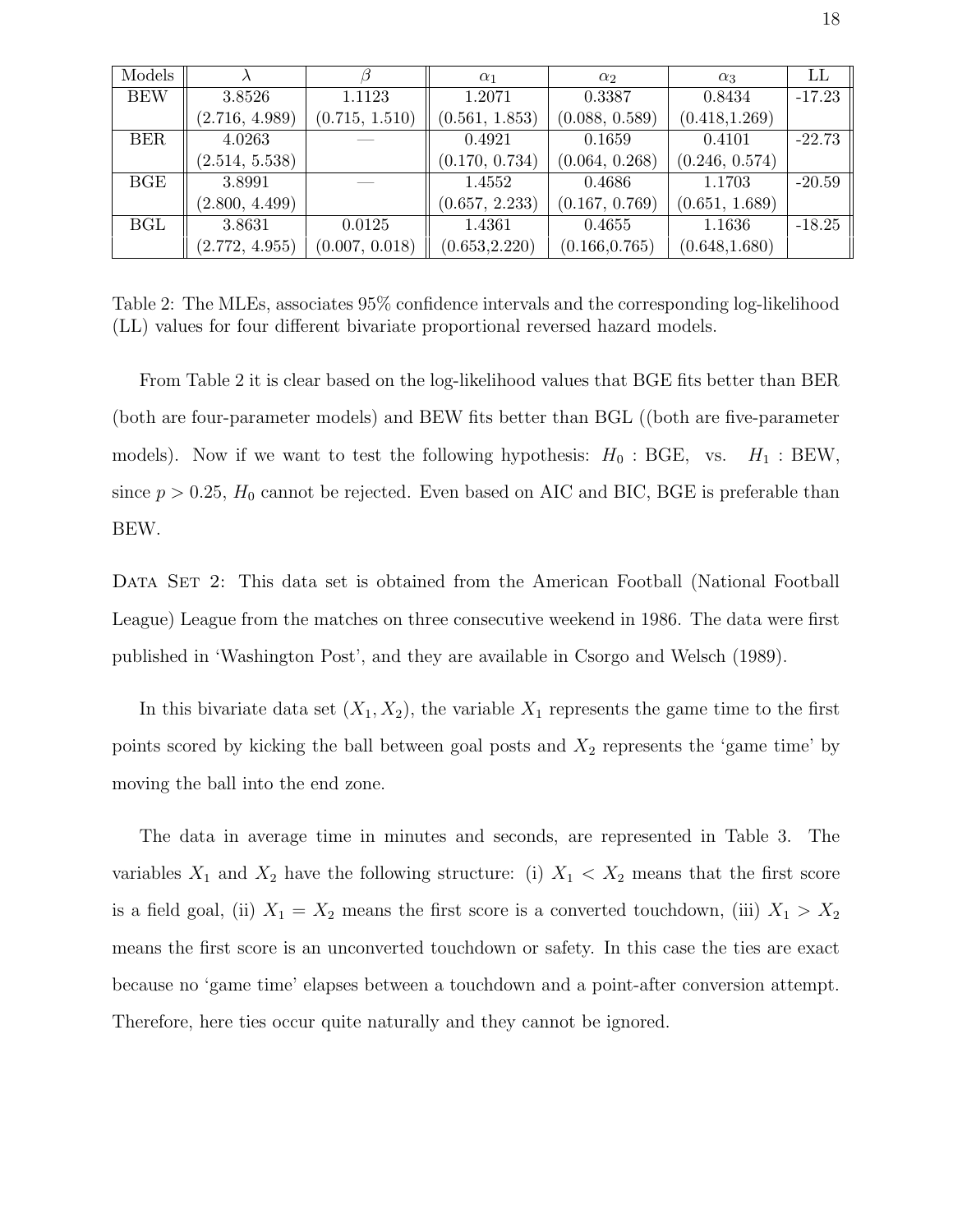| $X_1$ | $X_2$ | $X_1$ | $X_2$ | $X_1$ | $X_2$ |
|-------|-------|-------|-------|-------|-------|
|       |       |       |       |       |       |
| 2:03  | 3:59  | 5:47  | 25:59 | 10:24 | 14:15 |
| 9:03  | 9:03  | 13:48 | 49:45 | 2:59  | 2:59  |
| 0:51  | 0:51  | 7:15  | 7:15  | 3:53  | 6:26  |
| 3:26  | 3:26  | 4:15  | 4:15  | 0:45  | 0:45  |
| 7:47  | 7:47  | 1:39  | 1:39  | 11:38 | 17:22 |
| 10:34 | 14:17 | 6:25  | 15:05 | 1:23  | 1:23  |
| 7:03  | 7:03  | 4:13  | 9:29  | 10:21 | 10:21 |
| 2:35  | 2:35  | 15:32 | 15:32 | 12:08 | 12:08 |
| 7:14  | 9:41  | 2:54  | 2:54  | 14:35 | 14:35 |
| 6:51  | 34:35 | 7:01  | 7:01  | 11:49 | 11:49 |
| 32:27 | 42:21 | 6:25  | 6:25  | 5:31  | 11:16 |
| 8:32  | 14:34 | 8:59  | 8:59  | 19:39 | 10:42 |
| 31:08 | 49:53 | 10:09 | 10:09 | 17:50 | 17:50 |
| 14:35 | 20:34 | 8:52  | 8:52  | 10:51 | 38:04 |

Table 3: American Football League (NFL) data

The data set was analyzed by Csorgo and Welsch (1989) by using the Marshall-Olkin bivariate exponential model. Csorgo and Welsch (1989) proposed a test procedure, where the null hypothesis is that the data are coming from Marshall-Olkin bivariate exponential. The test rejects the null hypothesis. They claimed that  $X_1$  may be exponential but  $X_2$  is not exponential. No further investigations were made.

We analyze the data set using the four proposed bivariate reversed hazard models. First the seconds in the data have been converted to the decimal minutes similarly as in Csorgo and Welsh (1989), i.e. 2:03 has been converted to 2.05, 3:59 to 3.98 and so on. It should further be noted that the possible scoring times are restricted by the duration of the game but it has been ignored similarly as in Csorgo and Welsh (1989). Here also all the data points are divided by 100 just for computational purposes.

The MLEs of the different parameters for four different models are presented in Table 4. In this case between BGE and BER, BER provides a better fit and between BEW and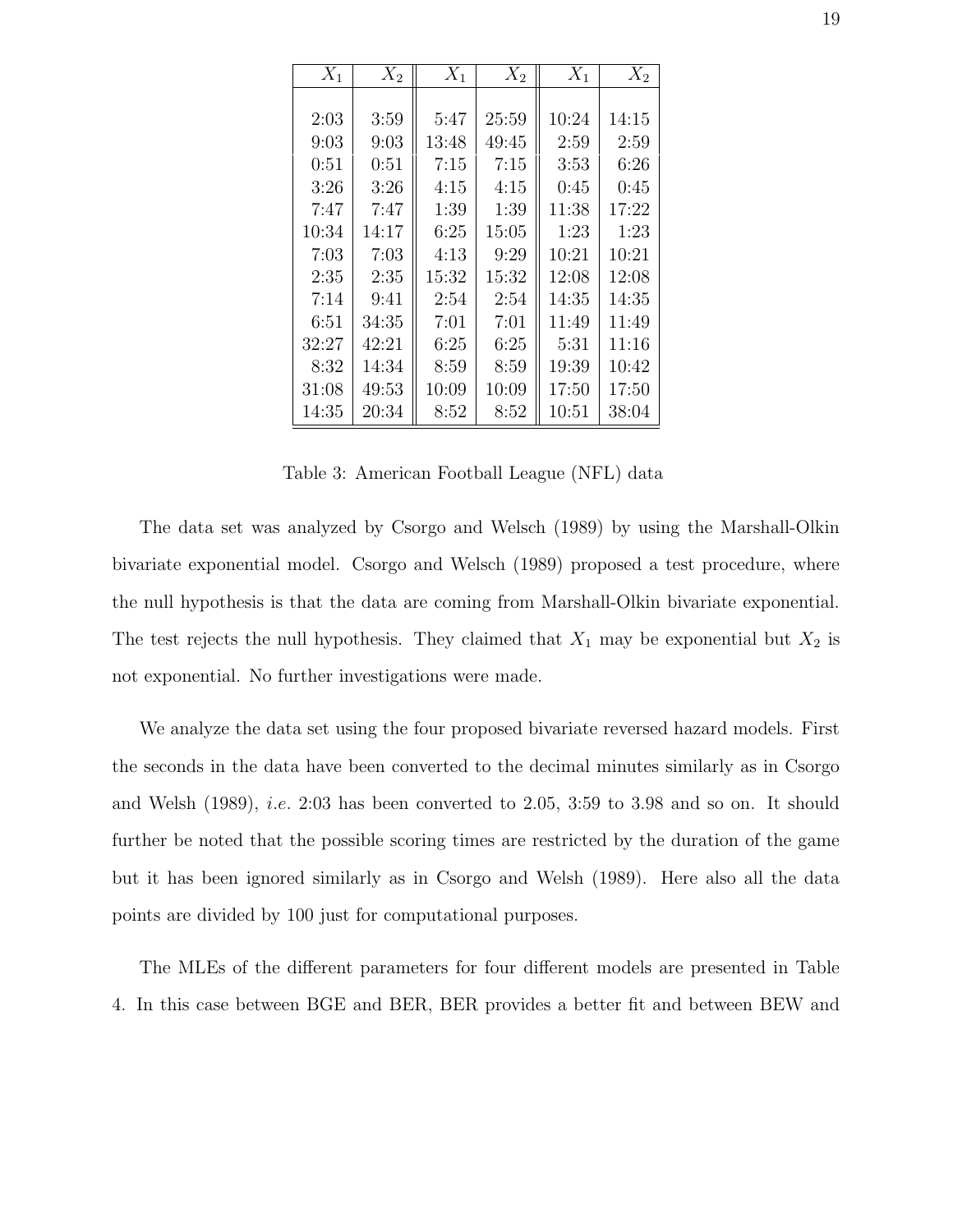| Models     |                 |                | $\alpha_1$     | $\alpha_2$     | $\alpha_3$      | LL       |
|------------|-----------------|----------------|----------------|----------------|-----------------|----------|
| <b>BEW</b> | 7.2994          | 0.4124         | 0.3347         | 4.0957         | 8.1678          | $-22.56$ |
|            | (4.184, 10.415) | (0.196, 0.628) | (0.186, 0.484) | (1.898, 6.294) | (6.020, 10.316) |          |
| <b>BER</b> | 18.0844         |                | 0.0152         | 0.1880         | 0.3705          | $-36.53$ |
|            | (2.514, 5.538)  |                | (0.170, 0.734) | (0.064, 0.268) | (0.246, 0.574)  |          |
| BGE        | 9.5634          |                | 0.0481         | 0.5959         | 1.1706          | $-38.25$ |
|            | (7.122, 12.005) |                | (0.030, 0.066) | (0.423, 0.769) | (0.673, 1.669)  |          |
| BGL        | 6.6721          | 1.1267         | 0.0389         | 0.4823         | 0.9467          | $-34.75$ |
|            | (2.456, 10.888) | (0.651, 1.601) | (0.027, 0.051) | (0.224, 0.740) | (0.489, 1.405)  |          |

Table 4: The MLEs, associates 95% confidence intervals and the corresponding log-likelihood (LL) values for four different bivariate proportional reversed hazard models.

BGL, BEW provides a better fit. Now consider the following testing of hypothesis problem;  $H_0$ : BER, vs.  $H_1$ : BEW, since  $p < 0.001$ ,  $H_0$  is rejected. Even based on AIC and BIC, BEW is preferable than BER.

Now we would like to see the empirical hazard functions of  $X_1$  and  $X_2$ . We have plotted in Figure 1, the scaled TTT transform of  $X_1$  and  $X_2$ , as suggested by Aarset (1987). It is clear from Figure 1 that TTT transform of  $X_2$  is concave where the TTT transform of  $X_1$  is first concave and then convex. It indicates that the hazard function of  $X_2$  will be an increasing function and the hazard function of  $X_1$  will be an unimodal (inverted bathtub) shape. Therefore, although Csorgo and Welsh (1989) indicated that the hazard function of  $X_1$  is constant (exponential distribution), but it may not be true. Moreover, it also explains why BEW provides a better fit than BGL and BER provides a better fit than BGE.

### Acknowledgements:

The authors would like to thank the referee and the editor Professor Ayanendranath Basu for their valuable comments.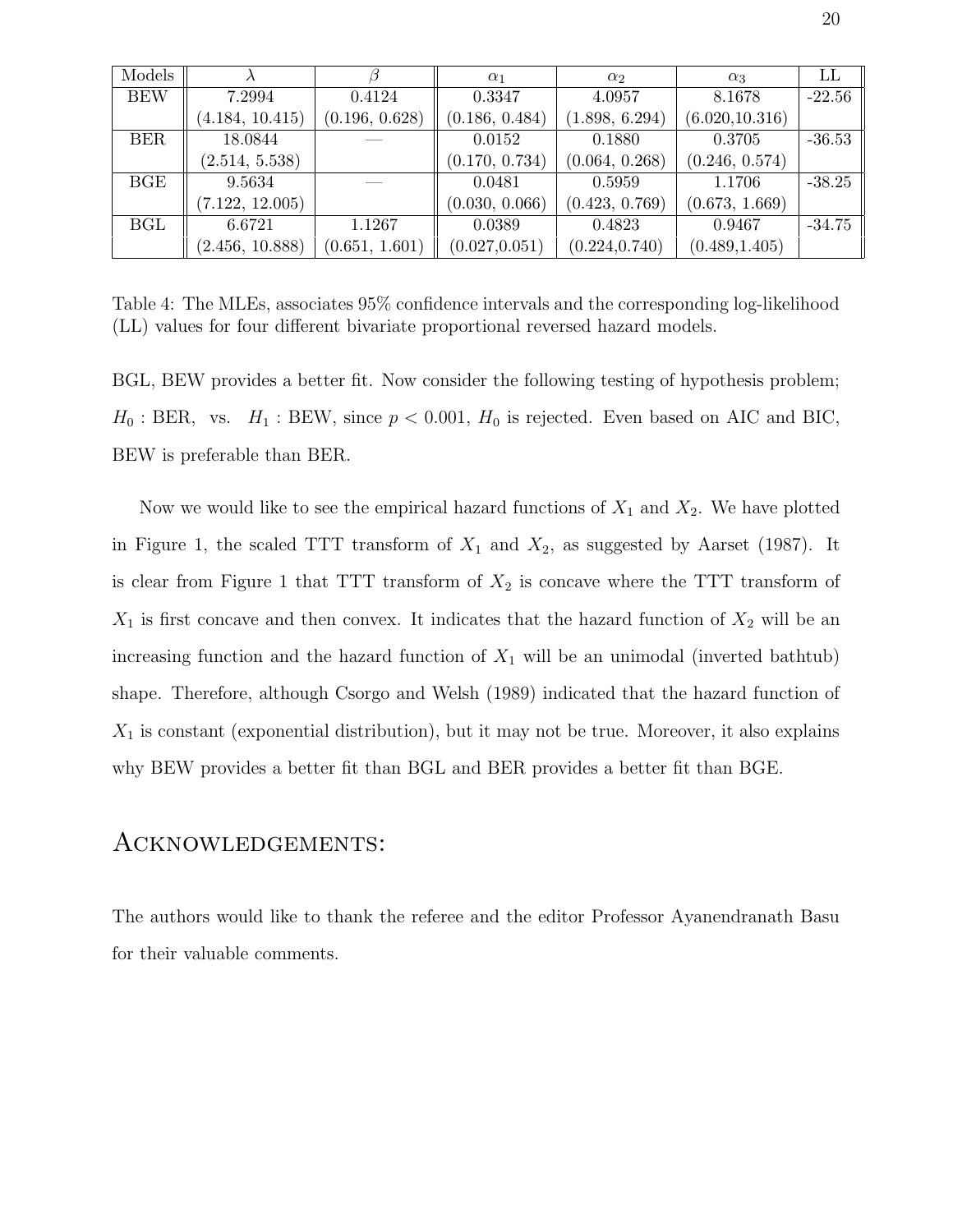

Figure 1: Scaled TTT transform of (a)  $X_1$  and (b)  $X_2$ 

# References

- [1] Aarset, M.V. (1987), "How to identify a bathtub hazard rate?", IEEE Transactions on Reliability, vol. 36, 106 -108.
- [2] Bemis, B., Bain, L.J. and Higgins, J.J. (1972), "Estimation and hypothesis testing for the parameters of a bivariate exponential distribution", Journal of the American Statistical Association, vol. 67, 927-929.
- [3] Block, H.W., Savits, T.H. and Singh, H. (1998), "On the reversed hazard rate function", *Probability in the Engineering and Informational Sciences*, vol. 12, 69-90.
- [4] Chandra, N.N. and Roy, D. (2001), "Some results on reversed hazard rate", Probab. in Eng. and Inform. Sci., vol. 15, (2001), 95 - 102.
- [5] Crescenzo, A.D. (2000), "Some results on the proportional reversed hazard model", Statistics and Probability Letters, vol. 50, 313 - 321.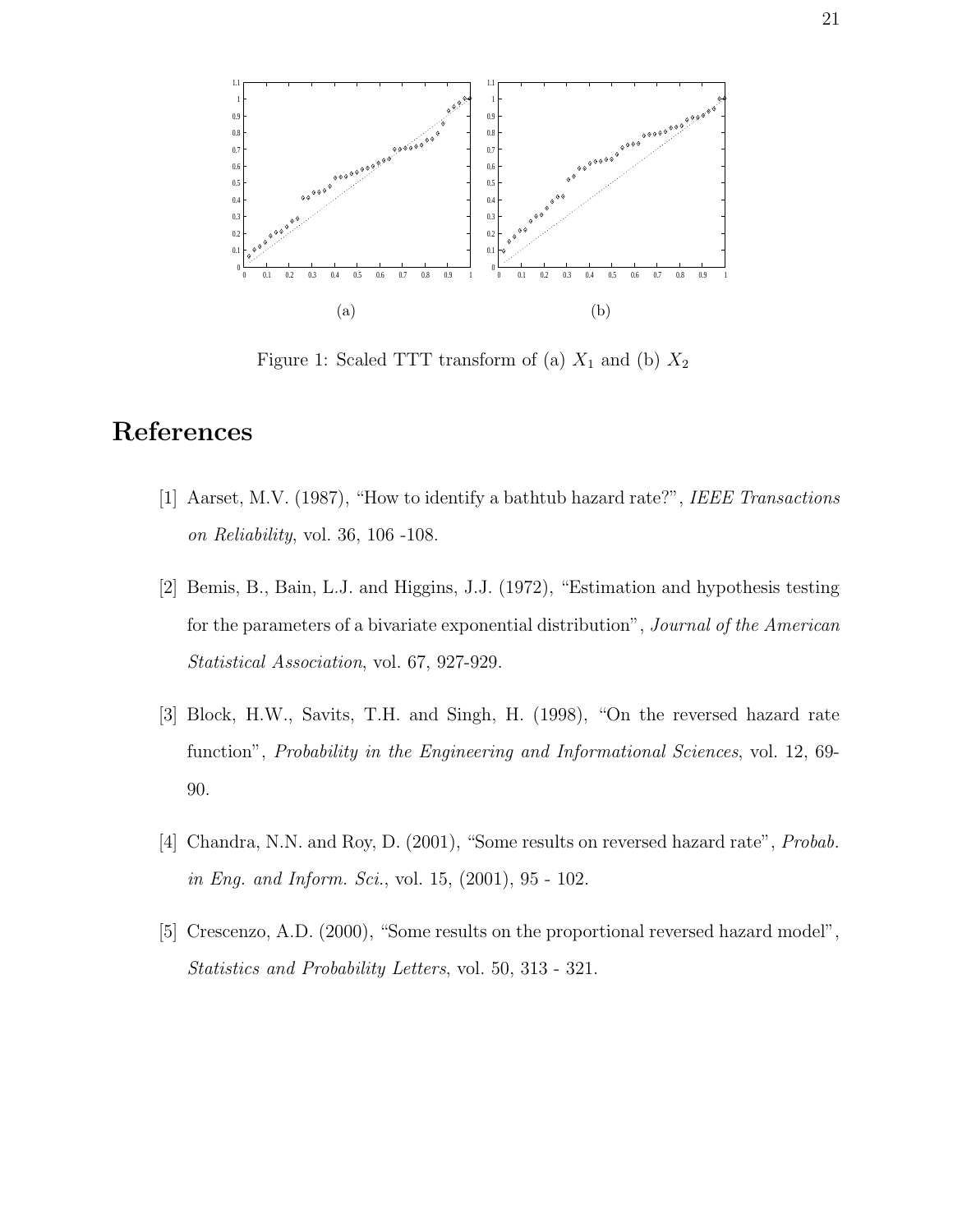- [6] Csorgo, S. and Welsh, A.H. (1989), "Testing for exponential and Marshall-Olkin distribution", Journal of Statistical Planning and Inference, vol. 23, 287 - 300.
- [7] Dinse, G.E. (1982), "Non-parametric estimation of partially incomplete time and types of failure data", Biometrics, vol. 38, 417 431.
- [8] Gupta, R.D. and Kundu, D. (1999), "Generalized exponential distribution", Australian and New Zealand Journal of Statistics, vol. 41, 173 - 188.
- [9] Gupta, R.D. and Kundu, D. (2007), "Generalized exponential distribution: existing methods and recent developments", Journal of the Statistical Planning and Inference vol. 137, 3537 - 3547.
- [10] Gupta, R.D. and Nanda, A.K. (2001), "Some results on (reversed) hazard rate ordering", Communications in Statistics - Theory and Methods, vol. 30, 2447 - 2458.
- [11] Gupta, R.D., Gupta, R.C. and Sankaran, P.G. (2004), "Some characterization results based on the (reversed) hazard rate function", Communications in Statistics - Theory and Methods, vol. 33, 3009 - 3031.
- [12] Gupta, R.C. and Gupta, R.D. (2007), "Proportional reversed hazard rate model and its applications", Journal of Statistical Planning and Inference, vol. 137, 3525 - 3536.
- [13] Gupta, R. C., Gupta, P. L. and Gupta, R. D. (1998), "Modeling failure time data by Lehmann alternatives", Communications in Statistics - Theory and Methods, vol. 27, 887 - 904.
- [14] Ibragimov, I.A. (1956), 'On the composition unimodal distribution", Theory of Probability and its Applications, vol. 1, 255 - 260.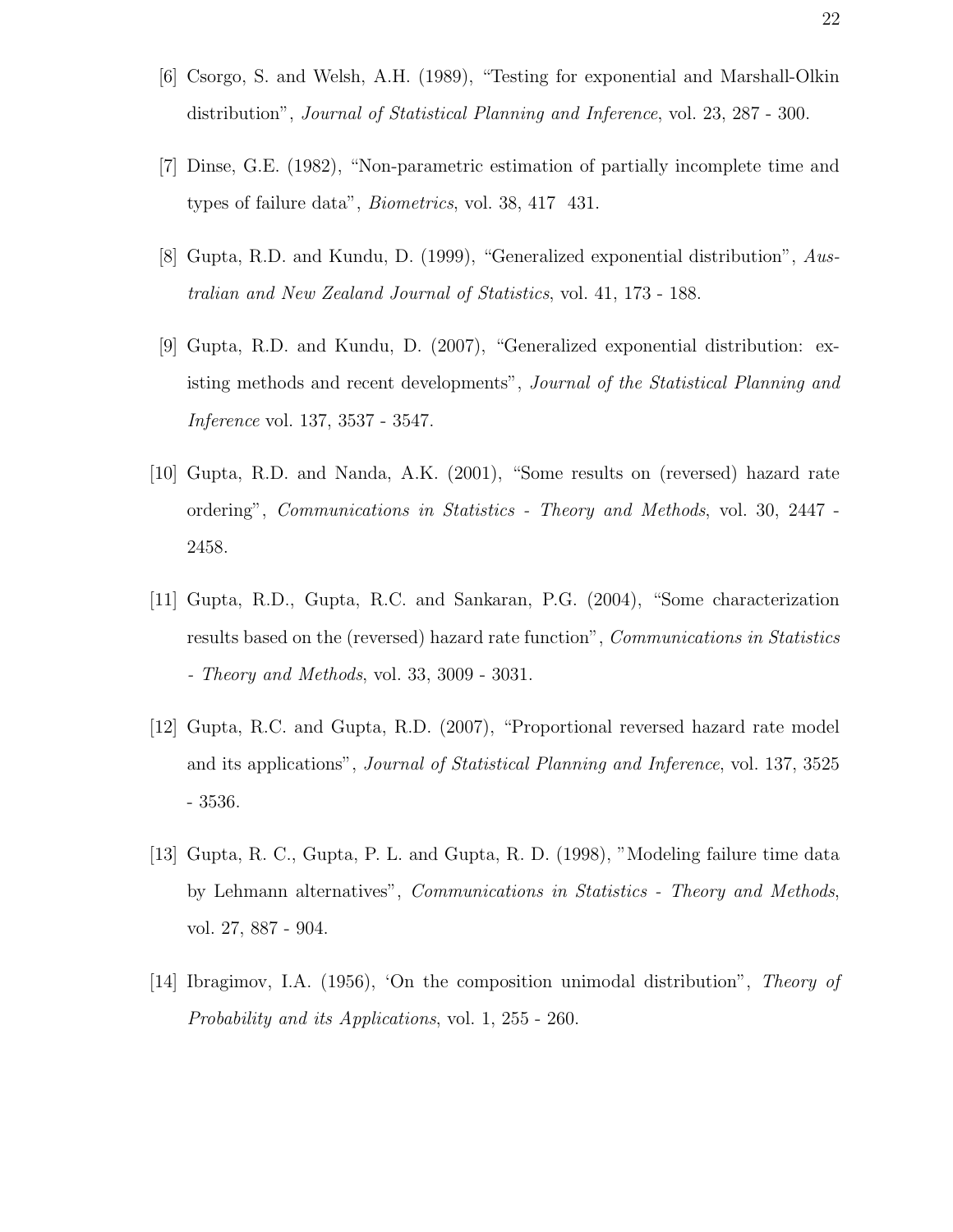- [15] Kundu, D. and Dey, A.K. (2009), "Estimating the Parameters of the Marshall Olkin Bivariate Weibull Distribution by EM Algorithm", Computational Statistics and Data Analysis, vol. 53, 956 - 965.
- [16] Kundu, D. and Gupta, R. D. (2009), "Bivariate generalized exponential distribution', Journal of Multivariate Analysis, vol. 100, no. 4, 581 - 593.
- [17] Kundu, D. and Raqab, M.Z. (2005), " Generalized Rayleigh Distribution: Different Methods of Estimation " Computational Statistics and Data Analysis" , vol. 49, 187-200.
- [18] Lehmann, E.L. (1953), "The power of rank test", Annals of Mathematical Statistics, vol. 24, 23 - 42.
- [19] Louis, T. A. (1982), "Finding the observed information matrix when using the EM algorithm", Journal of the Royal Statistical Society, Series B 44, 2, 226233.
- [20] Marshall, A.W. and Olkin, I. (1967), "A multivariate exponential distribution", Journal of the American Statistical Association, vol. 62, 30 - 44.
- [21] Meintanis, S.G. (2007), "Test of fit for Marshall-Olkin distributions with applications", Journal of Statistical Planning and inference, vol. 137, 3954-3963.
- [22] Mudholkar, G. S. and Srivastava, D. K. (1993), "Exponentiated Weibull family for analyzing bathtub failure data", IEEE Transactions on Reliability, vol. 42, 299 - 302.
- [23] Mudholkar, G.S., Srivastava, D.K. and Freimer, M. (1995), "The exponentiated Weibull family: a reanalysis of the bus-motor-failure data", Technometrics, vol. 37, 436 - 445..